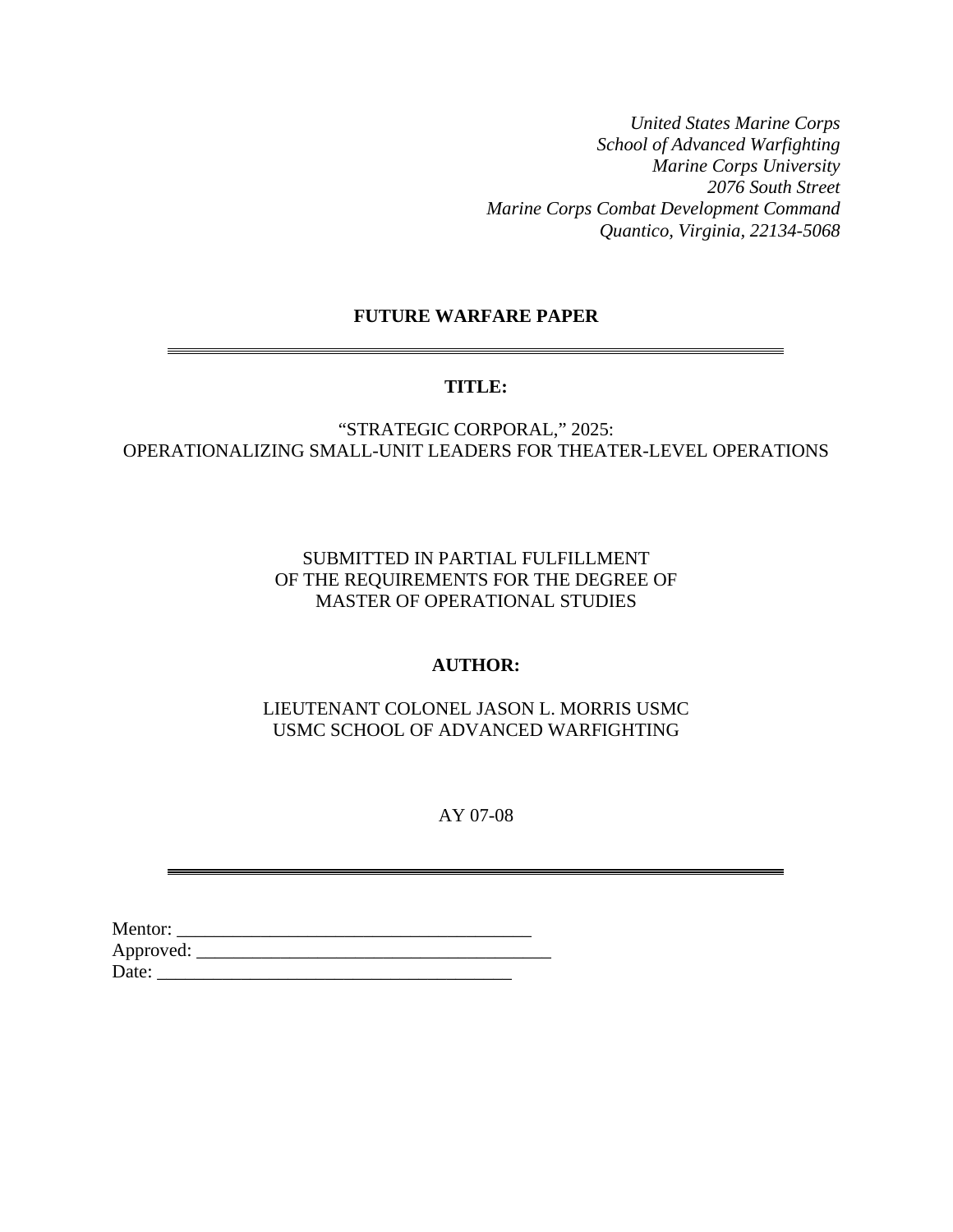| <b>Report Documentation Page</b>                                                                                                                                                                                                                                                                                                                                                                                                                                                                                                                                                                                                                                                                                                                                                                                                                                   |                                                         |                              |                                                   |                                  | Form Approved<br>OMB No. 0704-0188                 |  |  |  |
|--------------------------------------------------------------------------------------------------------------------------------------------------------------------------------------------------------------------------------------------------------------------------------------------------------------------------------------------------------------------------------------------------------------------------------------------------------------------------------------------------------------------------------------------------------------------------------------------------------------------------------------------------------------------------------------------------------------------------------------------------------------------------------------------------------------------------------------------------------------------|---------------------------------------------------------|------------------------------|---------------------------------------------------|----------------------------------|----------------------------------------------------|--|--|--|
| Public reporting burden for the collection of information is estimated to average 1 hour per response, including the time for reviewing instructions, searching existing data sources, gathering and<br>maintaining the data needed, and completing and reviewing the collection of information. Send comments regarding this burden estimate or any other aspect of this collection of information,<br>including suggestions for reducing this burden, to Washington Headquarters Services, Directorate for Information Operations and Reports, 1215 Jefferson Davis Highway, Suite 1204, Arlington<br>VA 22202-4302. Respondents should be aware that notwithstanding any other provision of law, no person shall be subject to a penalty for failing to comply with a collection of information if it<br>does not display a currently valid OMB control number. |                                                         |                              |                                                   |                                  |                                                    |  |  |  |
| <b>1. REPORT DATE</b><br>2008                                                                                                                                                                                                                                                                                                                                                                                                                                                                                                                                                                                                                                                                                                                                                                                                                                      |                                                         | 2. REPORT TYPE               |                                                   | <b>3. DATES COVERED</b>          | 00-00-2008 to 00-00-2008                           |  |  |  |
| <b>4. TITLE AND SUBTITLE</b>                                                                                                                                                                                                                                                                                                                                                                                                                                                                                                                                                                                                                                                                                                                                                                                                                                       |                                                         |                              |                                                   |                                  | 5a. CONTRACT NUMBER                                |  |  |  |
| <b>Strategic Corporal, 2025: Operationalizing Small-Unit Leaders for</b><br><b>Theater-Level Operations</b>                                                                                                                                                                                                                                                                                                                                                                                                                                                                                                                                                                                                                                                                                                                                                        |                                                         |                              |                                                   |                                  | <b>5b. GRANT NUMBER</b>                            |  |  |  |
|                                                                                                                                                                                                                                                                                                                                                                                                                                                                                                                                                                                                                                                                                                                                                                                                                                                                    |                                                         |                              |                                                   |                                  | 5c. PROGRAM ELEMENT NUMBER                         |  |  |  |
| 6. AUTHOR(S)                                                                                                                                                                                                                                                                                                                                                                                                                                                                                                                                                                                                                                                                                                                                                                                                                                                       |                                                         |                              |                                                   |                                  | <b>5d. PROJECT NUMBER</b>                          |  |  |  |
|                                                                                                                                                                                                                                                                                                                                                                                                                                                                                                                                                                                                                                                                                                                                                                                                                                                                    |                                                         |                              |                                                   |                                  | <b>5e. TASK NUMBER</b>                             |  |  |  |
|                                                                                                                                                                                                                                                                                                                                                                                                                                                                                                                                                                                                                                                                                                                                                                                                                                                                    |                                                         |                              |                                                   | <b>5f. WORK UNIT NUMBER</b>      |                                                    |  |  |  |
| 7. PERFORMING ORGANIZATION NAME(S) AND ADDRESS(ES)<br>United States Marine Corps, Command and Staff College, School of<br><b>Advanced Warfighting, Marine Corps University, 2076 South</b><br><b>Street, Quantico, VA, 22134-5068</b>                                                                                                                                                                                                                                                                                                                                                                                                                                                                                                                                                                                                                              |                                                         |                              |                                                   |                                  | 8. PERFORMING ORGANIZATION<br><b>REPORT NUMBER</b> |  |  |  |
|                                                                                                                                                                                                                                                                                                                                                                                                                                                                                                                                                                                                                                                                                                                                                                                                                                                                    | 9. SPONSORING/MONITORING AGENCY NAME(S) AND ADDRESS(ES) |                              |                                                   | 10. SPONSOR/MONITOR'S ACRONYM(S) |                                                    |  |  |  |
|                                                                                                                                                                                                                                                                                                                                                                                                                                                                                                                                                                                                                                                                                                                                                                                                                                                                    |                                                         |                              |                                                   |                                  | 11. SPONSOR/MONITOR'S REPORT<br>NUMBER(S)          |  |  |  |
| <b>12. DISTRIBUTION/AVAILABILITY STATEMENT</b><br>Approved for public release; distribution unlimited                                                                                                                                                                                                                                                                                                                                                                                                                                                                                                                                                                                                                                                                                                                                                              |                                                         |                              |                                                   |                                  |                                                    |  |  |  |
| <b>13. SUPPLEMENTARY NOTES</b>                                                                                                                                                                                                                                                                                                                                                                                                                                                                                                                                                                                                                                                                                                                                                                                                                                     |                                                         |                              |                                                   |                                  |                                                    |  |  |  |
| 14. ABSTRACT                                                                                                                                                                                                                                                                                                                                                                                                                                                                                                                                                                                                                                                                                                                                                                                                                                                       |                                                         |                              |                                                   |                                  |                                                    |  |  |  |
| <b>15. SUBJECT TERMS</b>                                                                                                                                                                                                                                                                                                                                                                                                                                                                                                                                                                                                                                                                                                                                                                                                                                           |                                                         |                              |                                                   |                                  |                                                    |  |  |  |
| 16. SECURITY CLASSIFICATION OF:                                                                                                                                                                                                                                                                                                                                                                                                                                                                                                                                                                                                                                                                                                                                                                                                                                    | 17. LIMITATION OF                                       | 18. NUMBER                   | 19a. NAME OF                                      |                                  |                                                    |  |  |  |
| a. REPORT<br>unclassified                                                                                                                                                                                                                                                                                                                                                                                                                                                                                                                                                                                                                                                                                                                                                                                                                                          | b. ABSTRACT<br>unclassified                             | c. THIS PAGE<br>unclassified | <b>ABSTRACT</b><br>Same as<br><b>Report (SAR)</b> | OF PAGES<br>36                   | <b>RESPONSIBLE PERSON</b>                          |  |  |  |

**Standard Form 298 (Rev. 8-98)**<br>Prescribed by ANSI Std Z39-18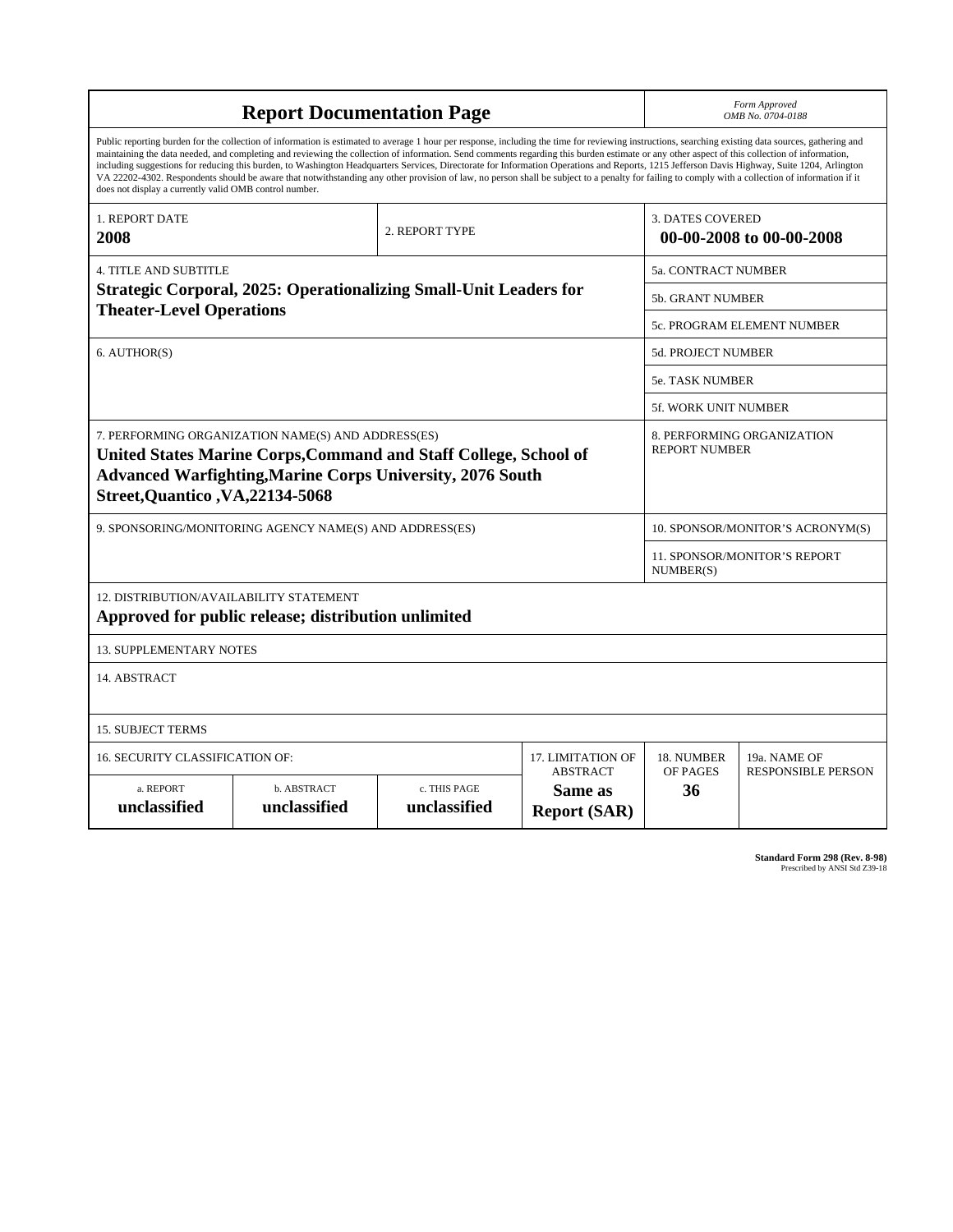# **Executive Summary**

**Title**: "Strategic Corporal," 2025: Operationalizing Small-Unit Leaders for Theater-level **Operations** 

**Author**: Lieutenant Colonel Jason L. Morris USMC

**Thesis**: The Marine Corps must initiate a holistic program to train, equip, and resource its smallunit leaders for theater-level operations, leveraging future technology, training, and subject matter expertise, in order to develop the strategic capability to deploy worldwide large numbers of forces to conduct theater security cooperation, constabulary, and foreign internal defense (FID) missions.

**Discussion:** In the future, the Marine Corps will retain its core competencies delineated under Title X, U.S. Code, which provide America with an expeditionary force in readiness. It must remain the force that is "the most ready when the nation is the least ready." That being said, the 2006 National Security Strategy and Quadrennial Defense Review emphasize the conduct of activities that foster relationships among U.S. friends and partners, and create conditions inhospitable to terrorism and rogue regimes. Despite the establishment of the Marine Special Operations Command (MARSOC) and its Marine Special Operations Advisory Group in 2006, the Marine Corps can and must do more to strengthen its capability to reinforce the U.S. Special Operations Command's (USSOCOM) ability to build partner capacity through security cooperation (SC), security assistance (SA), and FID missions. The Corps must develop a comprehensive plan to train, equip, and resource its small-unit leaders' abilities to actively participate in specific SC/SA/FID missions in the future. By selecting qualified company grade and noncommissioned officers, equipping them with advanced technologies, cultural awareness training, adequate operational authority, and real-time subject-matter expertise reach back, the Marine Corps has the ability to significantly enhance the Nation's ability to conduct SC/SA/FID missions.

**Conclusion**: This paper argues that, based on the growing demand for the United States to provide SA and FID support to friendly nations as part of Phase Zero and Phase One operations, the Marine Corps must develop a comprehensive plan to prepare its small-unit leaders to successfully operate in this role. Given the proper training, equipment, and resources, Marine small-unit leaders would provide the means of expanding the Nation's capacity to conduct security cooperation and foreign internal defense missions in support of friendly nations' internal defense and development programs.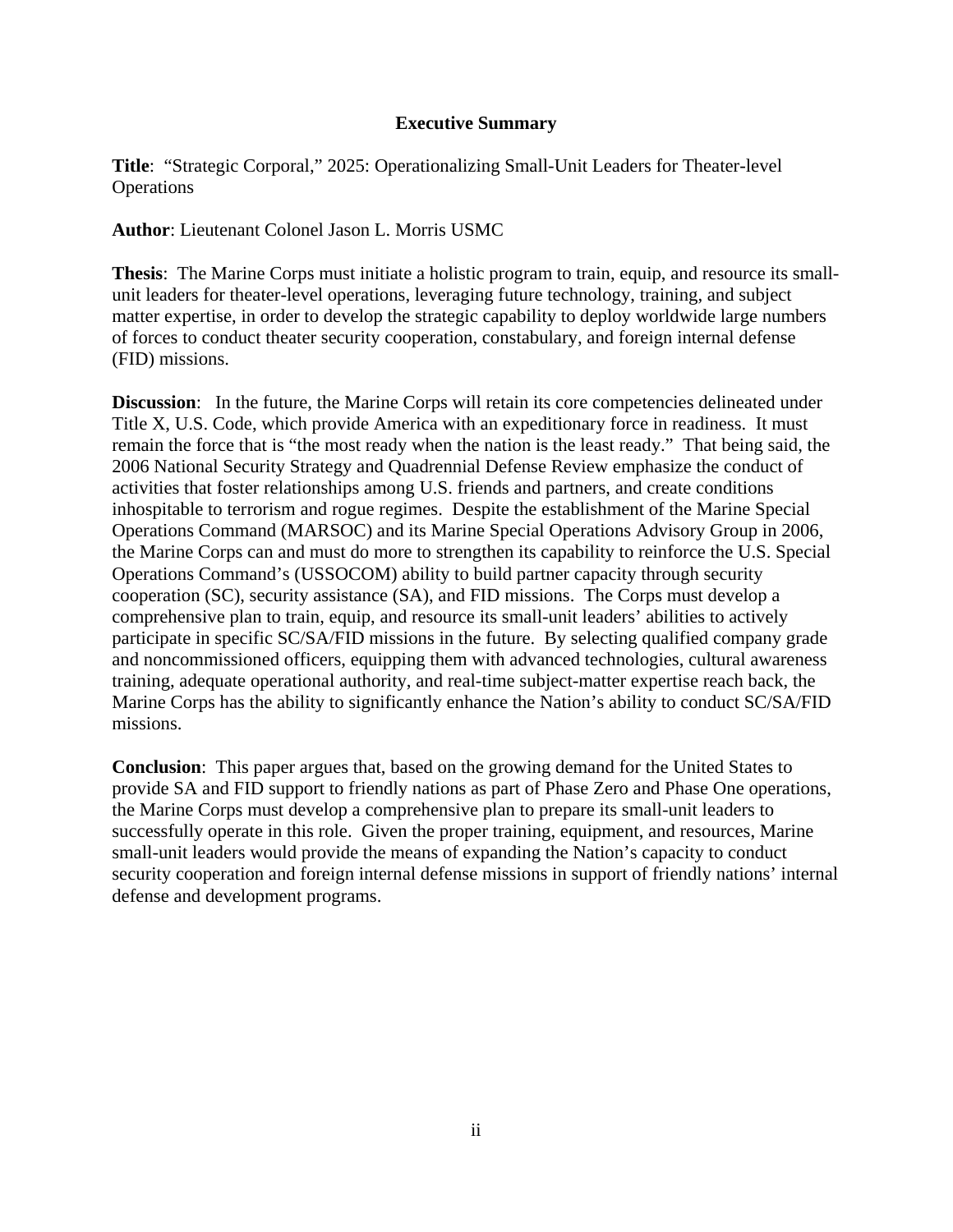# DISCLAIMER

THE OPINIONS AND CONCLUSIONS EXPRESSED HEREIN ARE THOSE OF THE INDIVIDUAL STUDENT AUTHOR AND DO NOT NECESSARILY REPRESENT THE VIEWS OF EITHER THE MARINE CORPS COMMAND AND STAFF COLLEGE OR ANY OTHER GOVERNMENT AGENCY. REFERENCES TO THIS STUDY SHOULD INCLUDE THE FOREGOING STATEMENT.

QUOTATION FROM, ABSTRACTION FROM, OR REPRODUCTION OF ALL OR ANY PART OF THIS DOCUMENT IS PERMITTED PROVIDED THAT PROPER ACKNOWLEDGEMENT IS MADE.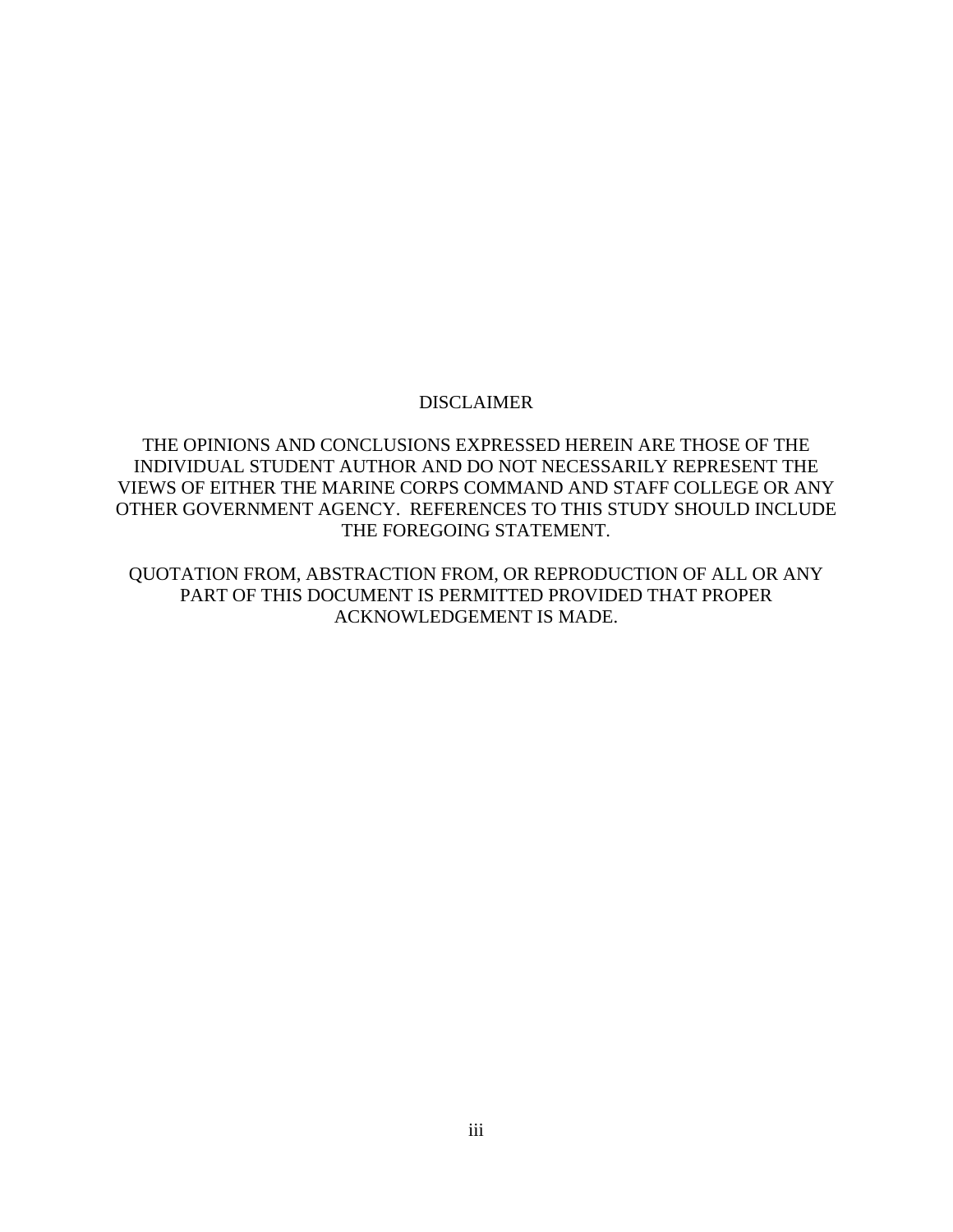# **Table of Contents**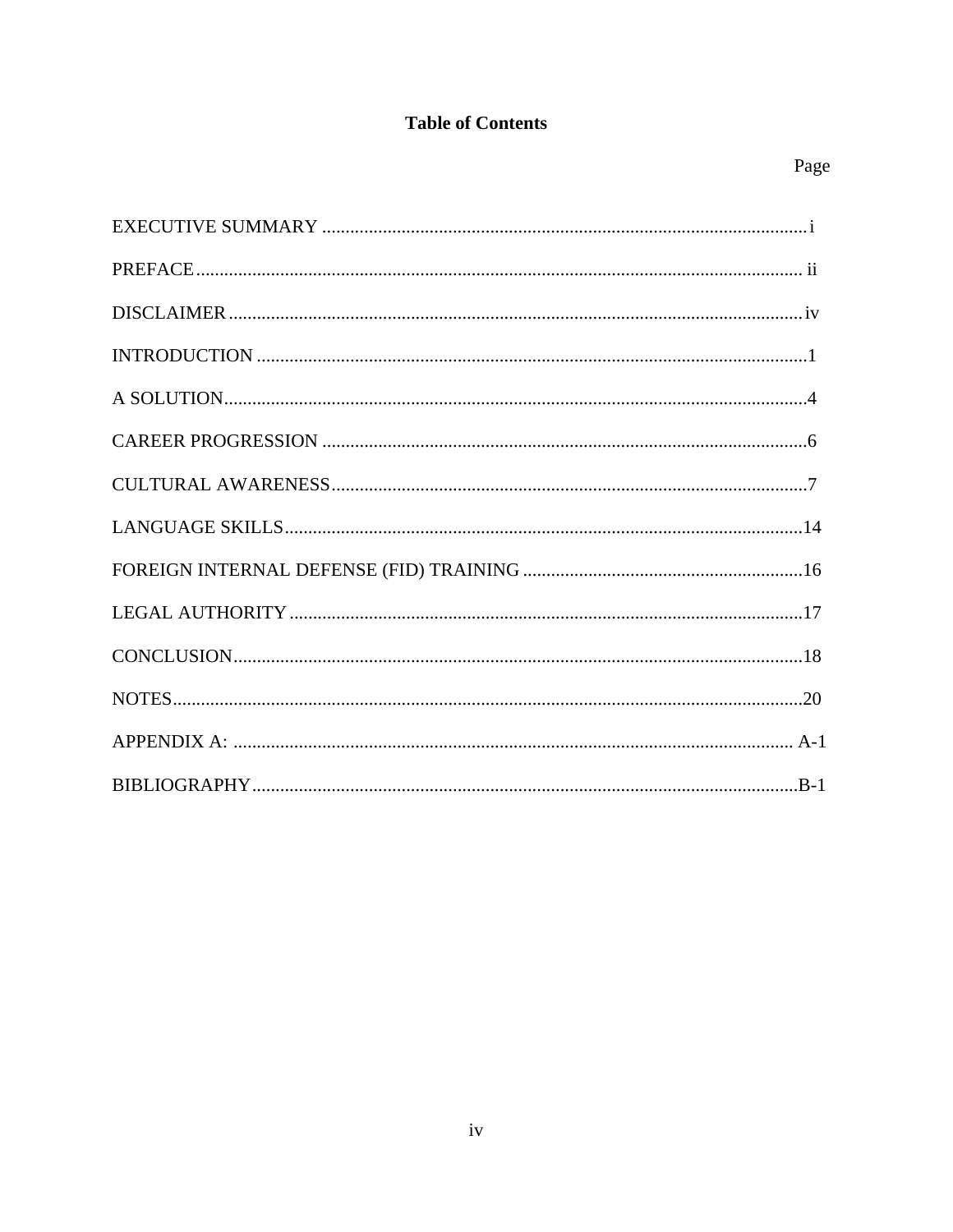*Irregular warfare may well be the dominant mode in belligerency for some years to come, but interstate war, including great power conflict, will enjoy a healthy future.*

> Colin Gray *Another Bloody Century*, 2005

# Preface

 Although it is nearly impossible to predict the future, it is probably safe to say that "war and warfare will always be with us: war is a permanent feature of the human condition."<sup>[1](#page-34-0)</sup> America cannot know when, where, between whom, or over what issues the next conflict will develop, but the realist knows it is not a matter of if, but when. Historically, conflict has lurked ever-present in the shadows of geopolitics. Describing this human condition 2,500 years ago, Plato declared: "only the dead have seen the end of war."[2](#page-34-1)

 By the year 2025, the United States will face an increasingly crowded world in which the universal competition for limited resources aggravates historical competitions, creates new conflicts, and disrupts governmental stability. The forces of extremism will thrive throughout the undeveloped world, as population growth explodes and governmental capacity stagnates.<sup>[3](#page-34-1)</sup> Aspiring regional powers will develop their military capabilities, expand their influence, and wage "hybrid" wars through proxy forces and economic coercion.<sup>[4](#page-34-1)</sup> In the likely absence of a holistic strategy to combat Islamic totalitarianism, the United States and its allies will continue to engage the violent disciples of a global insurgency.<sup>[5](#page-34-1)</sup>

Despite the current universal military and economic dominance of the U.S., which by historical precedent is both unique and unsustainable over the long-term, it must focus on dealing both with near-term asymmetrical challenges and its next peer-competitor. Challenges to the U.S. and its way of life will require an enormous investment in the future. As the 2006 *National Security Strategy* (NSS) states: "the goal of [American] statecraft is to help create a world of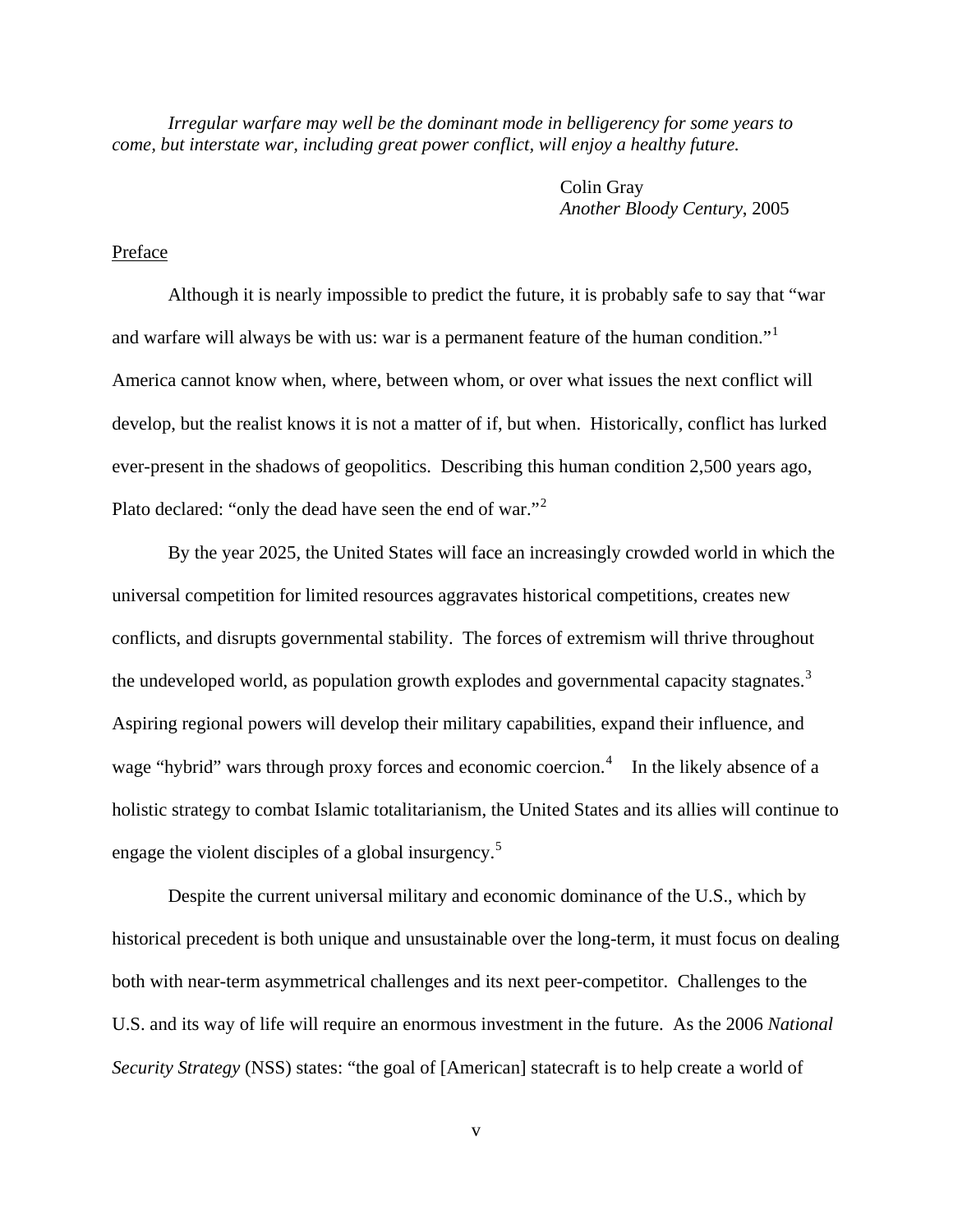democratic, well-governed states that can meet the needs of their citizens and conduct themselves responsibly in the international system."<sup>[6](#page-34-1)</sup> The NSS goes on to describe the essential tasks that are required to lay the foundation for America's future success, four of which deal with allies and partners: 1) strengthening alliances to defeat global terrorism; 2) working with others to defuse regional conflicts; 3) building the infrastructure of democracy; and 4) transforming America's national security institutions to meet the challenges and opportunities of the 21<sup>st</sup> century.<sup>[7](#page-34-1)</sup> Despite the requirement to defeat its adversaries at the time and place of American choosing, and maintaining the manpower and technology to do so, the NSS places a heavy emphasis on working with our allies and partners to dissuade potential adversaries and deter aggression.[8](#page-34-1)

While U.S. policymakers were initially willing to conduct near unilateral coercive operations in the aftermath of 9/11, they have of late realized that the U.S. cannot sustain its efforts alone. In the decades ahead, the U.S. will need strong, stable friends who are willing to help shoulder the burden of maintaining the peace and, if necessary, defeating common enemies. It is likely that the U.S. will look increasingly to the experience and resources of its allies to dissuade potential adversaries, and deter aggression. Though rich and powerful, the U.S. cannot hope to secure or transform the world by itself. Tired of the expensive commitments and wary of large-scale, open-ended military operations, the U.S. will increasingly look towards the nonmilitary elements of national power to achieve its strategic objectives. With its large defense establishment, the U.S. will also look for ways to employ its military instruments in nontraditional and "non-kinetic" ways. The Marine Corps must be prepared to reinforce these efforts.

vi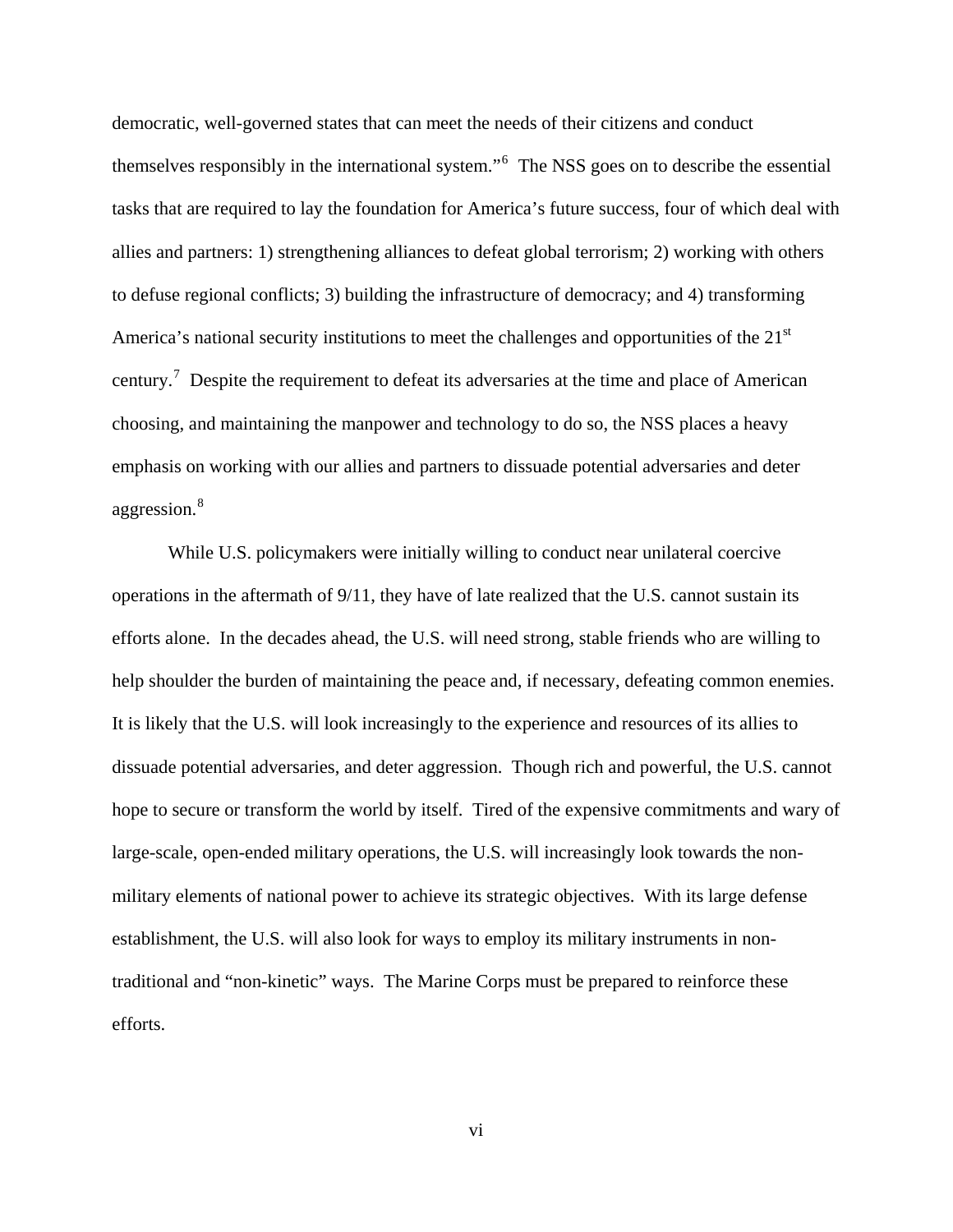This paper will not argue that the Corps' core competencies are outdated or need to be changed. These core competencies remain as relevant today as they did 60 years ago, when they were codified in Title X, U.S. Code. Nor does this paper argue that the Corps should shift its focus entirely towards irregular threats, counterinsurgency, and nation-building –that would be both foolish and immoral, as it is not what the Congress and the American people want from their Corps. This paper will argue that the Corps can do more than it is currently doing to best serve the American people. This can be accomplished by implementing a holistic plan of action that will operationalize a cadre of small-unit leaders to operate with near independence at the theater-level. It is not a paper that will discuss the use of current task organizations and developing concepts such as the Security Cooperation Marine Air Ground Task Force (SC MAGTF) or Marine Corps Training and Advisor Group (MCTAG). These organizations will no doubt play an important role in the expansion of the Marine Corps' experience base and partner-building capacity.<sup>[9](#page-34-1)</sup> This paper is focused primarily on recommending how, as an institution, the Marine Corps can train, equip, and employ selected Marine leaders to operate with near independence at the theater-level, without the large overhead or footprint currently required.

The next two decades will be critical in determining whether the U.S. succeeds or fails. No doubt the United States Marine Corps will play a key role in the future of America's security. How it plays that role has yet to be determined.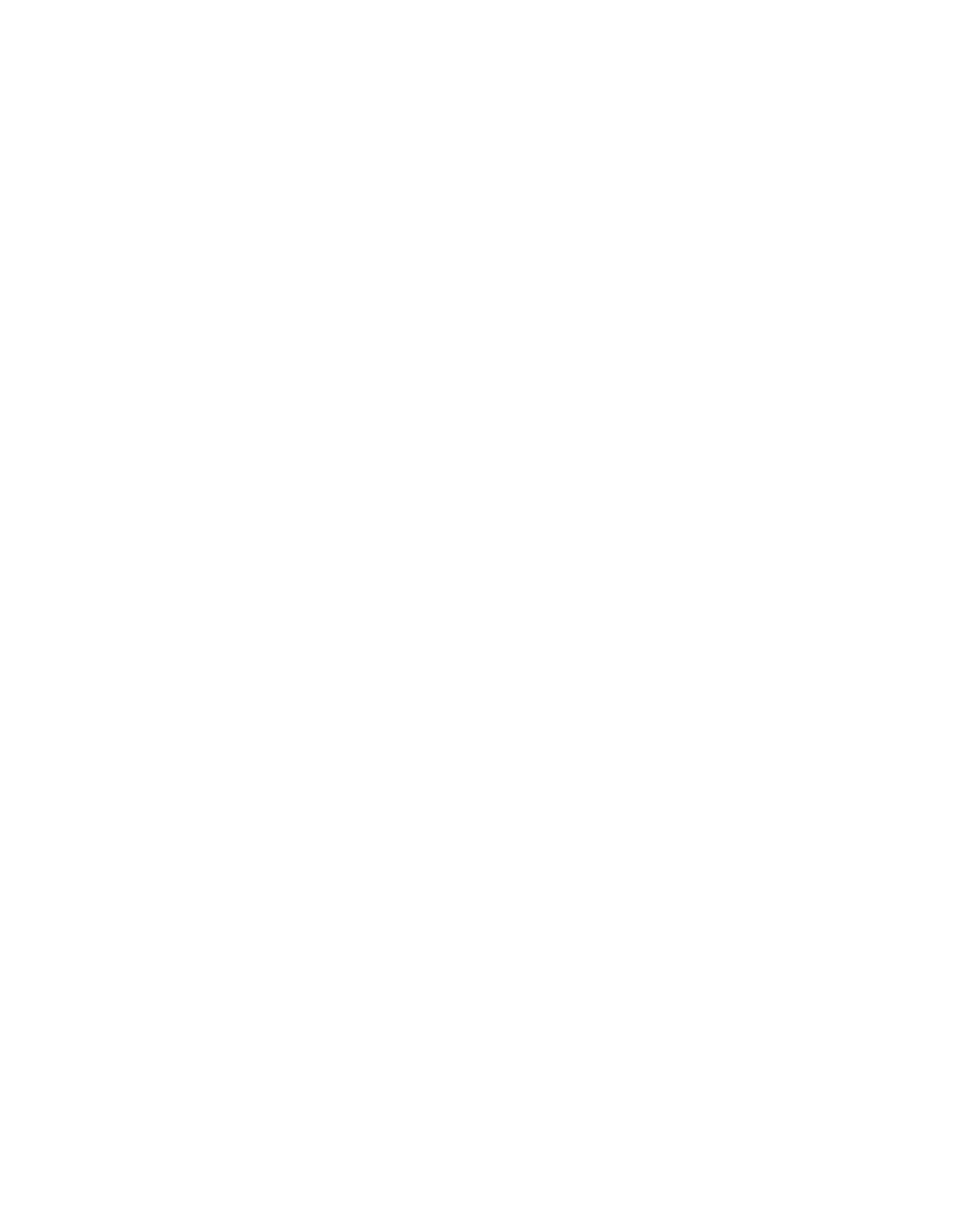### Introduction

For the U.S. in 2025, Operations ENDURING FREEDOM and IRAQI FREEDOM will appear very much like American commitments to Okinawa and Korea following the Second World War and the Korean War respectively. As well-established security and stability operations, Afghanistan and Iraq will be but the first two chapters of an unfinished book known colloquially as the "Global War on Terrorism"(GWOT). For the foreseeable future, the United States will maintain its unique role as the world's policeman. American foreign policy, however, will likely abide again by the adage that "an ounce of prevention is better than a pound of cure." Implementing a more comprehensive security cooperation strategy, the U.S. will seek to assure allies and friends, and demonstrate American resolve.<sup>[10](#page-34-2)</sup> The U.S. Government will attempt to shift its focus to relatively low-cost "phase zero and phase one" activities in global regions of concern. $^{11}$  $^{11}$  $^{11}$ 

Unfortunately, American institutional capacity will continue to lag in this strategic requirement. The Executive Branch will continue to rely on the Department of Defense (DOD), its largest and best-resourced department, to turn this proactive national security policy into reality. There is very little reason to believe that this will change in the continued absence of Congressional action to overhaul governmental structure through the expansion of its foreign policy apparatus and codification of true interagency cooperation

So, what must be done? How can the U.S. continue to lead the free world and ensure the security of its allies, all while defeating its enemies and not bankrupting itself or ruining its universal image? Simply put, the U.S. should expand its diplomatic, economic, and informational efforts throughout the world, and employ a military economy of force strategy. For although it must maintain its core war fighting capabilities to deter potential adversaries, the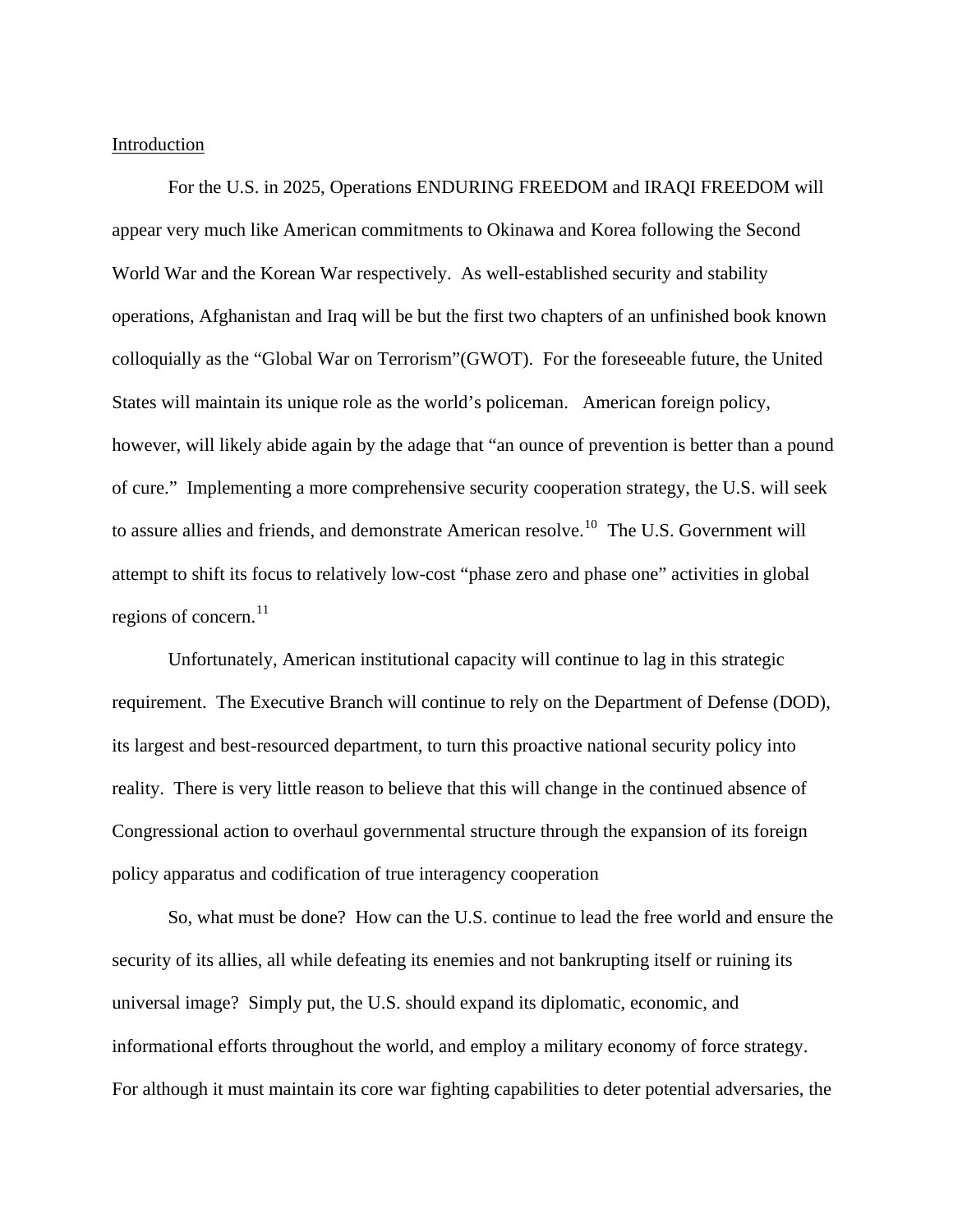U.S. military must significantly expand its capability to conduct theater security cooperation, build partner capacity, and counter irregular threats. The U.S. military must lead the way, supporting the efforts, under the direction of the Department of State, until expanded civilian capacity is fully operational.

The fact is that the DOD has played a role in non-kinetic security cooperation missions for decades. Today's U.S. Special Operations Command (USSOCOM), the combatant command responsible for and best prepared to conduct security assistance (SA) and foreign internal defense (FID) missions, continues that tradition. Unfortunately, after years of focusing much of their efforts on direct action and covert operations, USSOCOM's capacity to conduct Security Assistance/Foreign Internal Defense (SA/FID) missions has failed to keep up with today's requirements.[12](#page-34-2) In October 2005, Defense Secretary Rumsfeld directed the Marine Corps to stand up a Marine Corps component of USSOCOM, consisting of 2,600 Marines, to start addressing this shortfall.<sup>[13](#page-34-2)</sup> Despite this reinforcement to USSOCOM, today's greatly expanded strategic requirement for SA/FID requires the Marine Corps to do what it can to expand DOD's capacity. So, while the Marine Corps must never lose its core competencies, especially its ability to conduct Marine Expeditionary Brigade (MEB)-level expeditionary forcible entry operations, it also cannot sit on the "GWOT sidelines" and wait for the next forcible entry contingency of the future.

With USSOCOM in the lead, the Marine Corps should pioneer a plan to develop a substantial SA/FID capability that can augment the relatively small cadres of Special Operations Forces (SOF) currently executing those missions.<sup>[14](#page-34-2)</sup> While retaining the forces and equipment necessary to conduct expeditionary forcible entry operations, the Marine Corps should develop a

2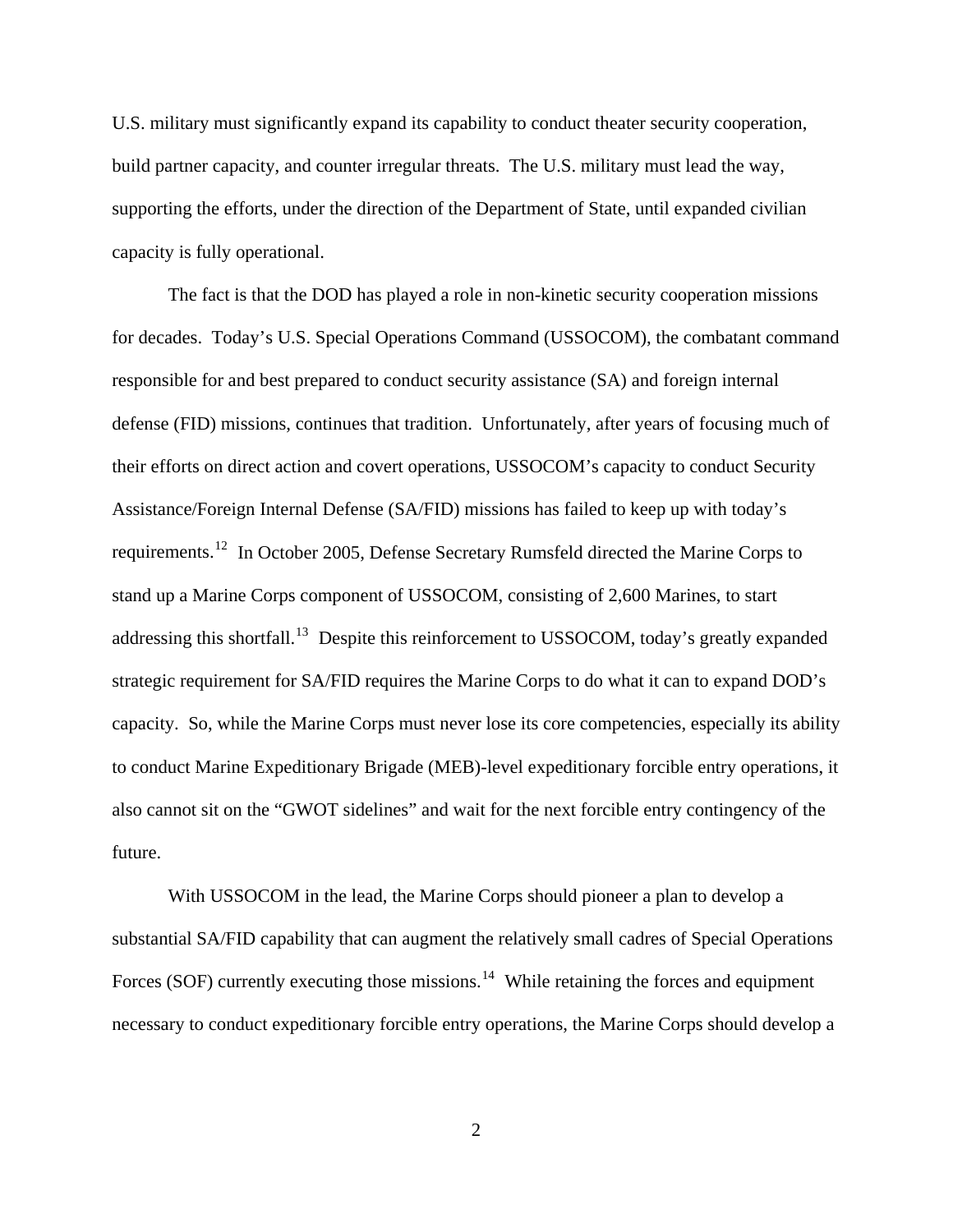comprehensive institutional strategy to develop its own capability to contribute to America's expanded theater security cooperation efforts.

Ten years ago, General Charles C. Krulak coined the term "Three Block War," describing the near simultaneous experience across the spectrum of conflict by young Marines in a three-block urban area.<sup>[15](#page-34-2)</sup> Two years later he described the "Strategic Corporal," the small unit leader who would have to navigate this morass of missions and uncertainty. In 1997, these two phrases were both prophetic and catchy, describing many of the missions U.S. servicemen and women have executed since the early 1990s and conceptualized by Marines operating within a conventional Marine Expeditionary Unit (Special Operations Capable) (MEU(SOC)) command structure in support of a coalition task force  $(CTF)$ .<sup>[16](#page-34-2)</sup> Ten years later, it is even clearer that the Marine Corps will be executing almost any operation in an urban environment, with a significant civilian population present, across the spectrum of warfare. Yet, the Corps still does not have a plan to train and educate its small unit leaders to operate effectively in this "three-block war."

To that end, the Marine Corps must initiate a holistic plan to train, equip, and resource its small-unit leaders for theater-level operations, leveraging future technology, training, and subject matter expertise in order to develop the strategic capability to deploy worldwide large numbers of forces to conduct theater security cooperation, constabulary, and FID missions. No longer should the Corps' "strategic corporals" be thrust into situations for which they are ill equipped and barely trained. With a sound plan and focused investment, in the next 20 years the Corps could provide the Nation with a pool of small unit leaders who are capable of making a positive impact at the strategic level.

3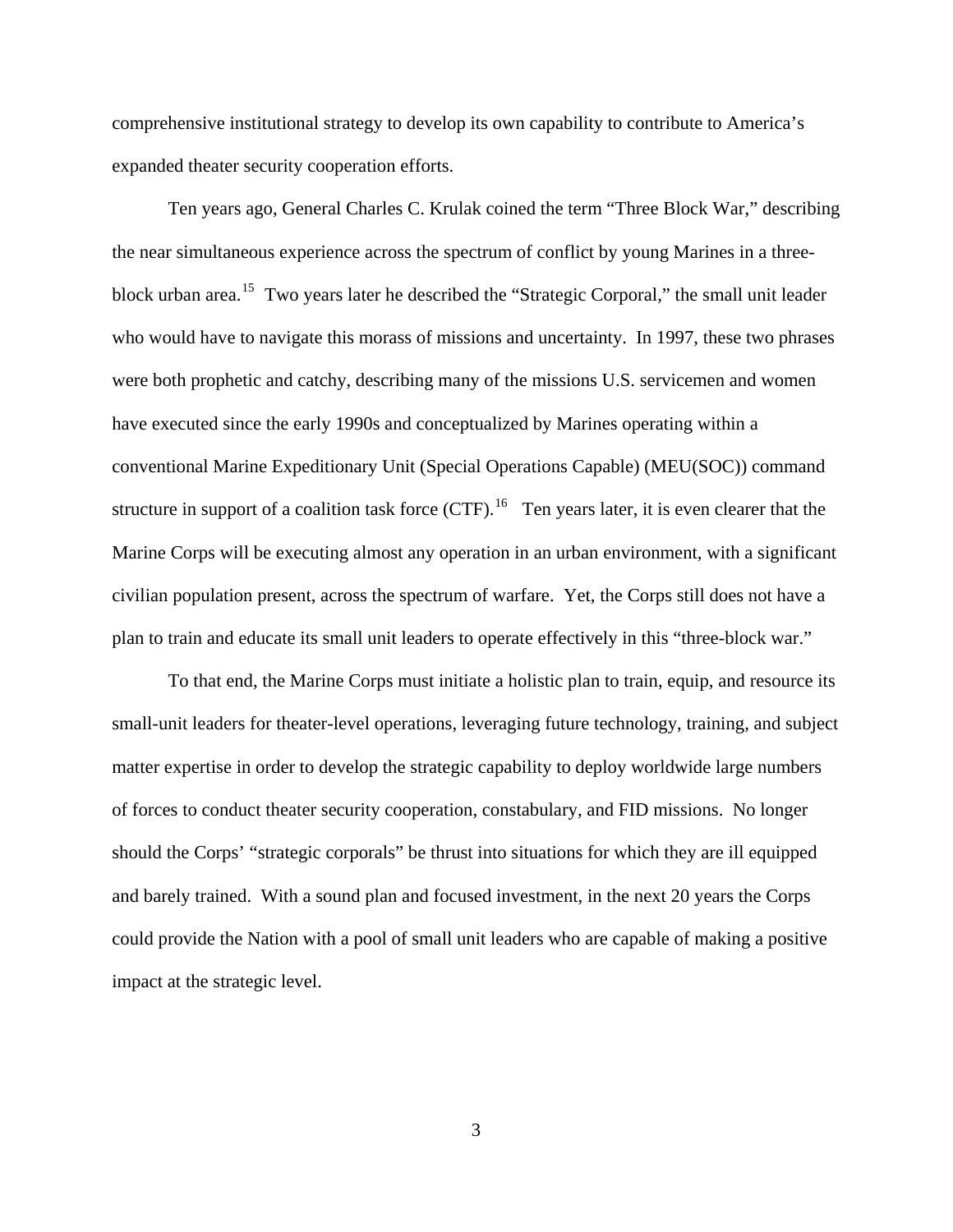*After a quarter century of unwavering commitment to the maneuver warfare philosophy, we are harvesting a generation of junior officers and noncommissioned officers who are fully prepared to assume much greater authority and responsibility than is traditionally expected at the small-unit level. They have proven their critical thinking skills and tactical competence in combat, achieving results that exceed our highest expectations, and demonstrating a capacity for small-unit leadership that will enable us to realize the full promise of maneuver warfare philosophy.* 

> A Concept for Distributed Operations *Marine Corps Operating Concepts for a Changing Security Environment*, March 2006

## A Solution

 In 2008, the Marine Corps, with its tens of thousands of combat veterans, has proven its battlefield prowess both in Iraq and Afghanistan. Undoubtedly, the Marine Corps will continue to be the nation's expeditionary force-in readiness, as the Commandant recently reaffirmed the Service's commitment to its naval expeditionary character and roots.<sup>[17](#page-34-2)</sup> Despite its reputation for fierceness in combat, however, the Corps has also demonstrated flexibility and savvy in dealing with unconventional threats.

Although it is a General Purpose Force (GPF), today's Corps routinely operates "in close collaboration with special operations and paramilitary forces."[18](#page-34-2) While not SOF, the Marine Corps has the latent potential to expand its support to USSOCOM, as that combatant command leads U.S. GWOT efforts and in particular SA/FID missions.

For the Corps to realize this latent potential, however, small-unit leaders must be better trained, resourced, and equipped to be operate effectively in SA/FID missions. The fact is that, on the unconventional battlefields of the GWOT, Marine Corps performance has been a reflection of its leadership and manpower quality, expeditionary ethos and training, and institutional adaptability. In the Phase Zero and One activities of the future, the Corps will not have the time or the luxury of spending four years "working out the kinks." Security assistance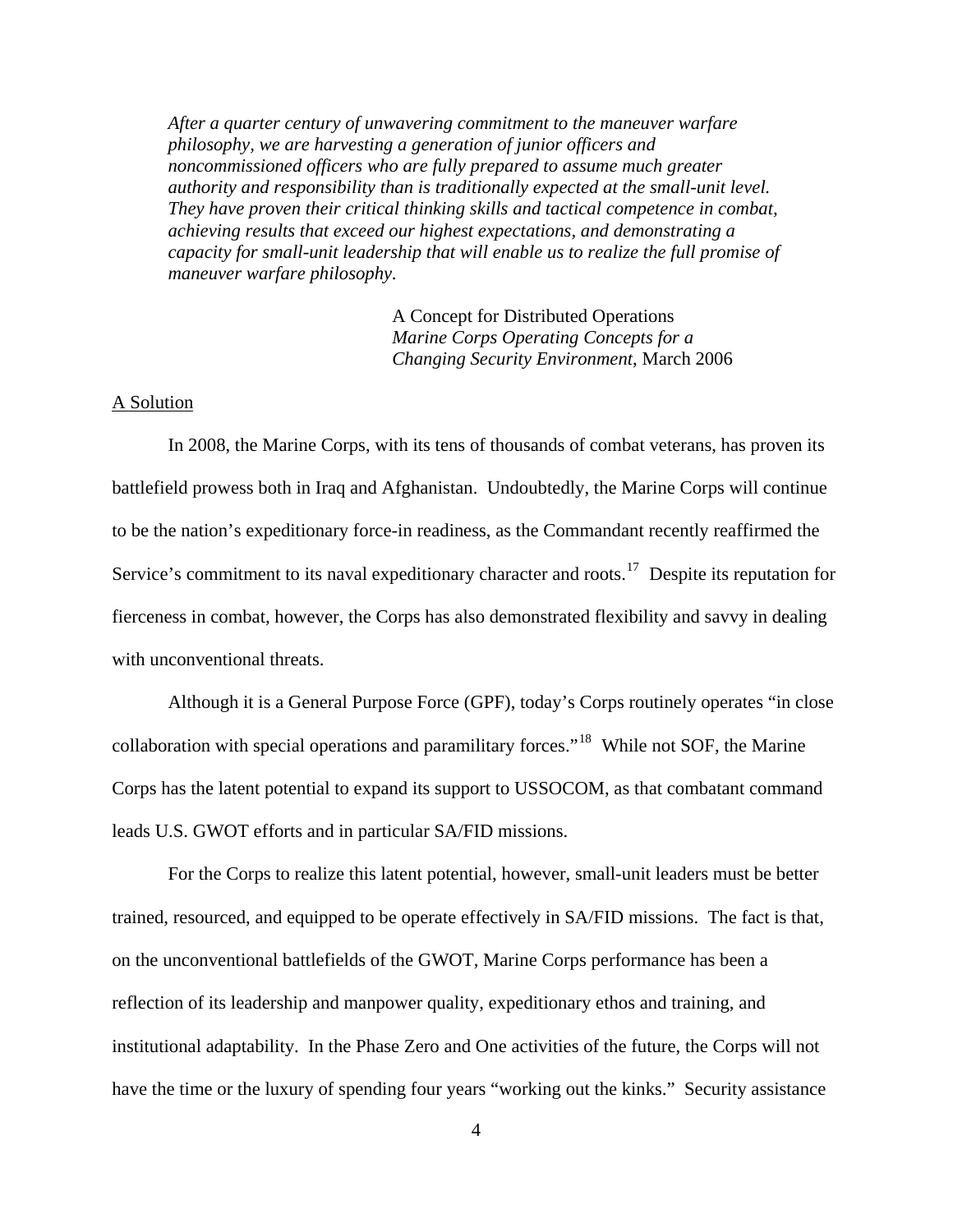missions require maturity, experience, and cultural awareness at the beginning of mission execution. Fortunately, the Marine Corps can tap into its latent capacity by executing a comprehensive plan to address its resource and skill set shortfalls as a GPF.

 A solution to "operationalize" the Strategic Corporal and other small-unit leaders requires a comprehensive approach. The planner must ask himself what type of characteristics, skills sets, education, equipment, and authority do "strategic small-unit leaders" require to operate in small, near-independent teams while executing theater-level SA/FID missions? Those SOF that conduct these types of missions take years to grow, require specialized language and cultural training, and spend many years developing relationships with their overseas partners. Not surprisingly, they are in high demand. Unfortunately, they are often focused on "kinetic" operations in the GWOT. The newly established MCTAG units restore an organizational capacity to the Marine Corps, but with only a few hundred Marines, it is insufficient to support the expanded SA/FID requirements of the post-9/11 era.

So, how can the Marine Corps take an institutional approach to expanding its capacity to support USSOCOM's SA/FID efforts by the year 2025? In short, the Marine Corps can do this by investing in its Marines, in technological advances in automated translation systems, information sharing and reach-back systems, enhanced interagency relationships and execution authority. These investments would be combat-multipliers when tied to the transforming concepts outlined in the 2006 *Marine Corps Operating Concepts for a Changing Security Environment* (MCOCCSE).<sup>[19](#page-34-2)</sup> To that end, this paper will briefly touch upon the recruiting and manpower issues that are so important to ensuring that the right people get the right training and the proper career progression and propose a plan to develop the Marine Corps' capacity by the year 2025.

5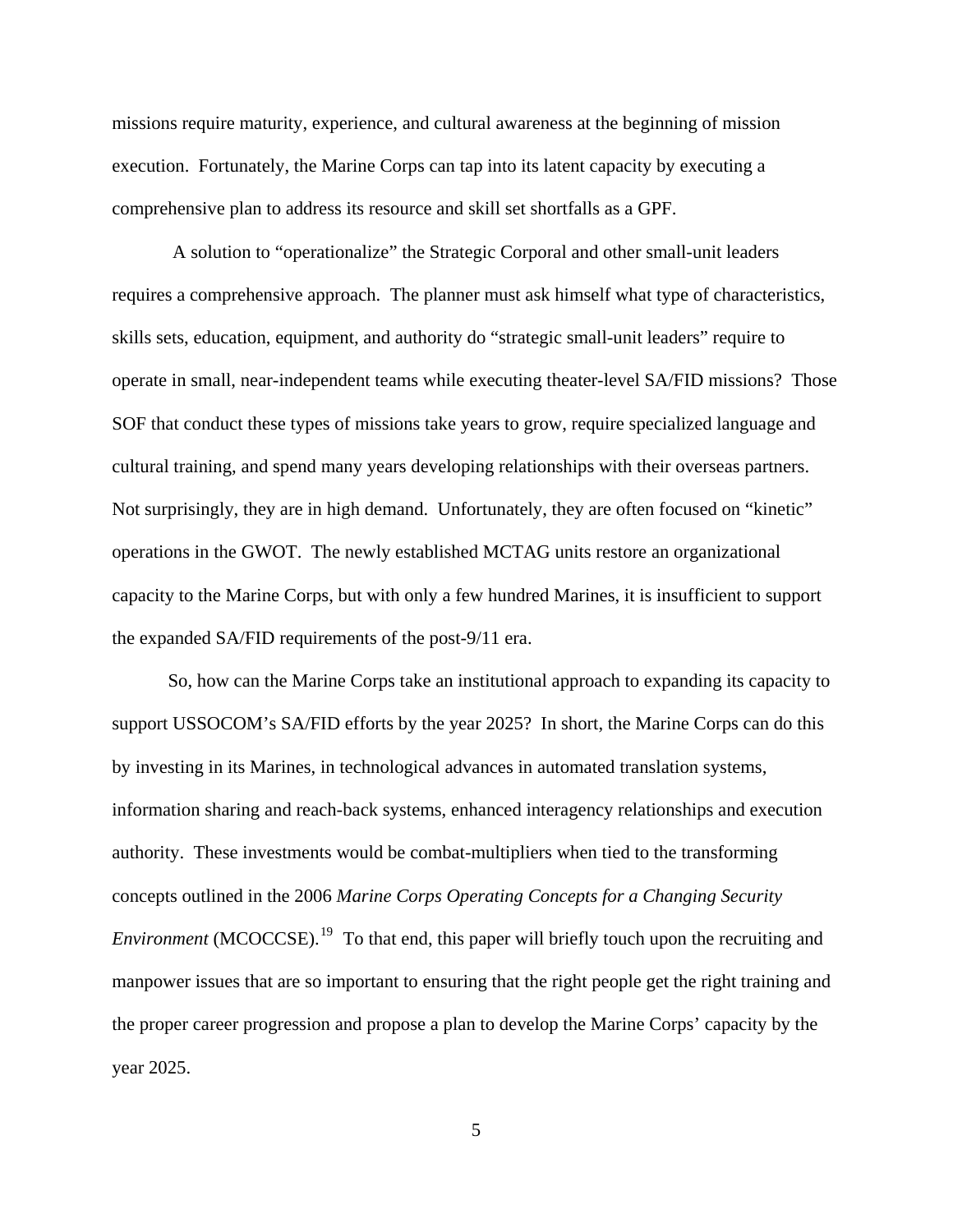## Career Progression

 The heart and soul of the Marine Corps is its people—always have been, always will be. The last five years of battlefield and counterinsurgency success have validated the Corps' commitment to recruiting high quality people and maintaining the highest standards of military performance, character, aggressiveness, and adaptability.<sup>[20](#page-34-2)</sup> Now, with tens of thousands of combat veterans, the Corps is in a position to leverage its maturity and the experience within the ranks. Today's lieutenants and corporals, many with multiple combat deployments, are the lieutenant colonels and sergeants major of 2025. The Corps must remain committed to high recruiting standards despite the inherent pressure to relax its high standards. It is not an exaggeration to say that any increase in Corps' capacity to conduct complex SA/FID missions will be tied closely to the overall quality of Marines in its ranks.

Marine small-unit leaders generally rise to the top based on demonstrated leadership and superior performance. Those individual leaders, enlisted and officer alike, who will make tactical Distributed Operations (DO) a reality will need extended combat arms battalion experience, extensive training in and capacity for ethical decision-making, and will have completed an intensive small-unit leaders' "qualification course that includes advanced instruction in weapons, patrolling, offensive and defensive operations, supporting arms…command and control systems, combat trauma aid, language, culture, leadership, [and] foreign internal defense training skills."<sup>[21](#page-34-2)</sup> The MCOCCSE notes ambitiously in its opening intent that the Marine Corps will:

place renewed emphasis on [its] greatest asset—the individual Marine—through improved training and education in foreign languages, cultural awareness, tactical intelligence and urban operations…we will train, educate, orient and equip all Marines to operate skillfully across the wide spectrum of operations, blending the need for combat skills and counterinsurgency skills with those required for civil affairs. $^{22}$  $^{22}$  $^{22}$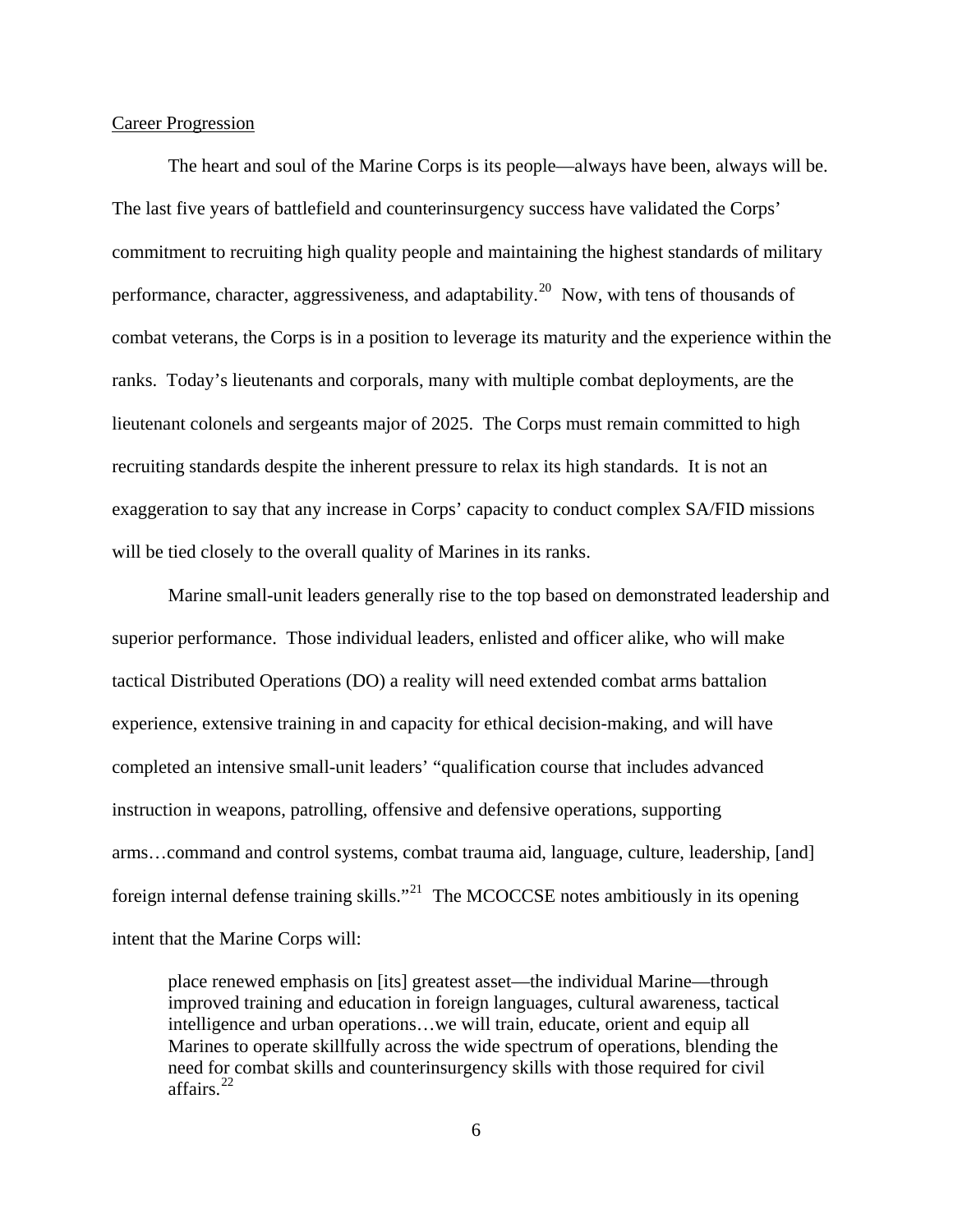When Marines conduct SA/FID missions in support of the USSOCOM, they will be expanding the tactical DO concept to the strategic level. The SA/FID missions that Marines can conduct will essentially be multi-theater level Distributed Operations. Only supremely competent and mature small-unit leaders will be able to perform regularly at the operational and strategic level; they will require maturity, robust character, training, adaptability, selfconfidence, and a bias for action. Today, those soldiers currently conducting SA/FID missions are specially selected and trained, usually special forces soldiers or suitably trained air commanders. The Marine Corps Special Operations Command (MARSOC) assessment and screening (A/S) standards acknowledge this requirement and should be used as the screening tool of choice. $^{23}$  $^{23}$  $^{23}$ 

In order to operationalize the Corps' small-unit leaders, however, high-quality, welltrained warriors are not enough; they still lack the cultural awareness, language fluency, FID training, established relationships, and execution authority that special forces (SF) soldiers obtain over the course of their careers.<sup>[24](#page-35-0)</sup> So how can the Corps overcome these skill set and experience shortfalls in the next twenty years without losing its ability to execute its core competencies? By leveraging cultural subject matter experts, current SF training courses, advanced technology, established relationships, and legal authority that already exists and will mature by 2025, the Corps can overcome these shortfalls. The first capability shortfall to be overcome by Marines deals with cultural awareness.

### Cultural Awareness

 The first hurdle that must be overcome is the Marine's relative lack of cultural awareness regarding an assigned country or region. Understanding culture is in many ways more important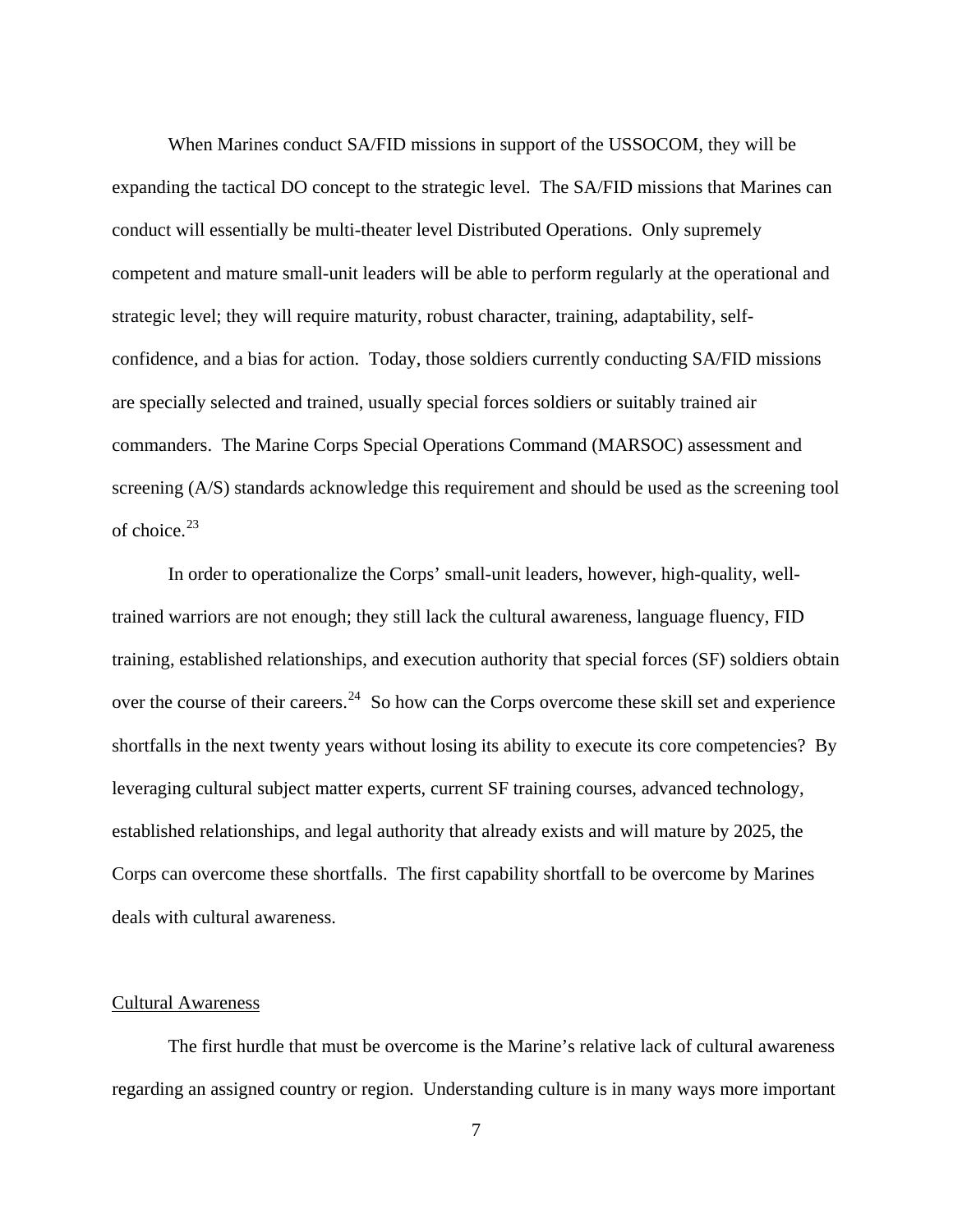than understanding a foreign language. Why? Well, more often than not, "vetted" English translators can be hired who speak the local dialect. However, cultural misunderstanding can quickly spoil the trust and relationship that SA/FID missions require to succeed. Unfortunately for Americans, their Nation's size, isolationist roots, and present-day economic and military hegemony have all contributed to a general dearth of cultural awareness. The creation of the Office of Strategic Services, the Central Intelligence Agency, and the U.S. Army Special Forces are a few notable American institutional exceptions.<sup>[25](#page-35-0)</sup> Fortunately, perhaps, after five years in Iraq, cultural anthropology and knowledge have been "rediscovered."<sup>[26](#page-35-0)</sup> The DOD has recognized that "knowledge of one's enemy and his culture and society may be more important than knowledge of his order of battle."<sup>[27](#page-35-0)</sup> The DOD has started to hire willing anthropologists who are making positive contributions to our success in Iraq and Afghanistan. Unfortunately, the high-demand for anthropologists has outstripped the desire of most "ethically inclined anthropologists" to contribute to military operations.[28](#page-35-0)

For the SF soldier, cultural awareness often means the difference between success and failure. He normally spends years learning the "human terrain" of his regional area of expertise. But while the Army invests heavily in its SF soldiers' regional expertise and cultural awareness, the rest of the DOD has generally neglected this. Hundreds of thousands of service members have deployed overseas with little more than a pre-deployment culture brief and a "pointy-talkie" card. This neglect, mainly due to American infatuation with kinetic operations, is unnecessary and preventable. The Marine Corps can do a number of things to increase Marines' cultural understanding and support when they deploy overseas. There are a number of both internal and external actions that will contribute to the cultural education of the Marine small-unit leader.

8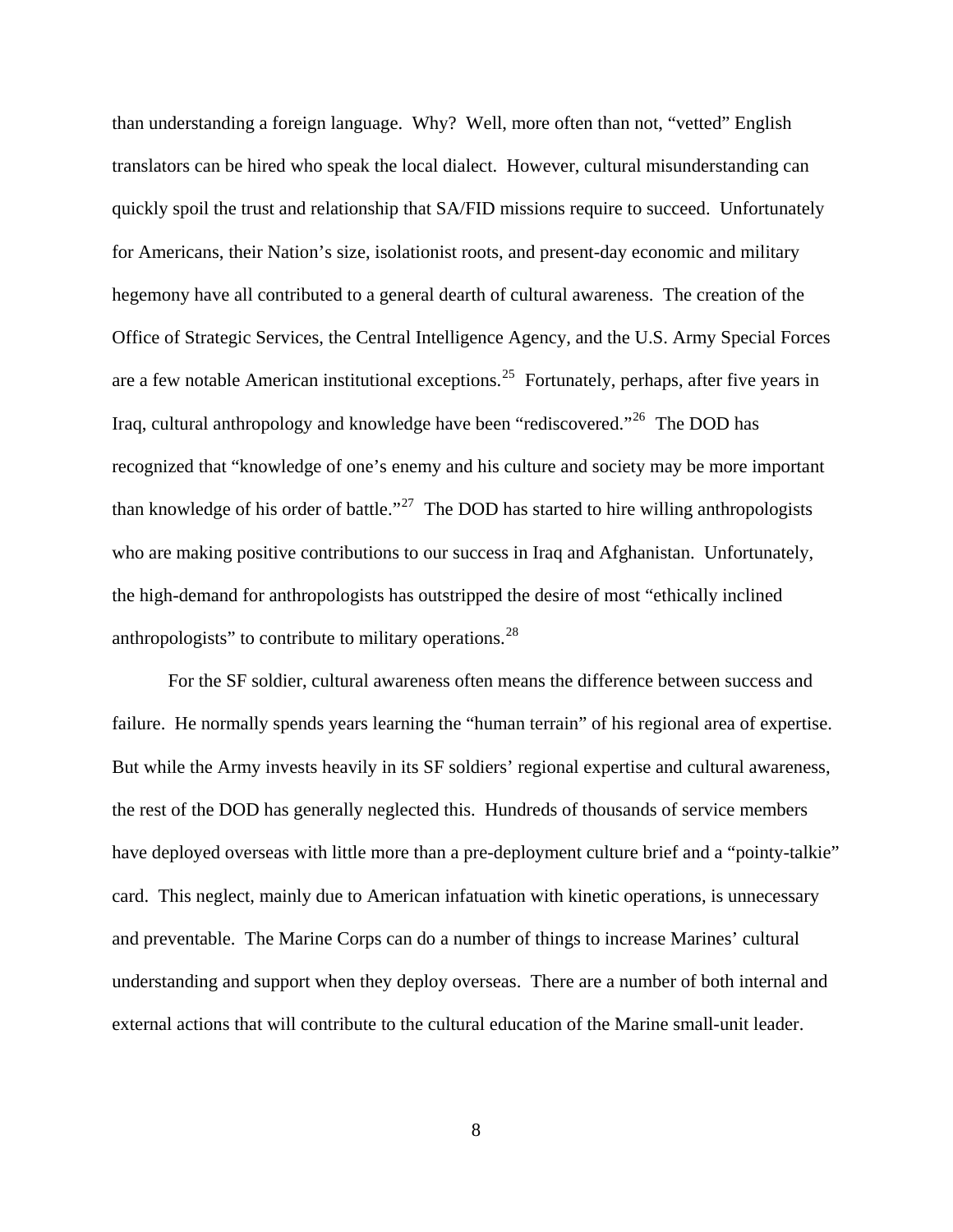First, Marines operating overseas, either alone or in a small team, need a basic foundation of cultural awareness before they deploy. This is easily provided in a well-conceived predeployment training plan. Once deployed, however, Marines generally require much more detailed information on the people, social groups, and institutions with whom they are dealing. The Marine Corps initiative to give every career sergeant and company grade officer a regional focus, and the establishment of the Center for Advanced Operational Cultural Learning (CAOCL), provide the framework and expertise required to build cultural awareness. The CAOCL is designed to be the Marine Corps Training and Education Command's (TECOM) onestop cultural and language training resource, and will ensure that cultural training is embedded in all formal schooling.[29](#page-35-0) Unfortunately, CAOCL is neither currently designed nor resourced to support the real-time requirements of deployed Marines, although it is a major step forward for pre-deployment training and continuing cultural education. Fortunately, another concept exists in the U.S. Army.

The U.S. Army Foreign Military Studies Office's (FMSO) human terrain system (HTS) offers a more robust example of how cultural information can be gathered, analyzed, and provided to operators at the micro-cultural level required to optimize their actions.<sup>[30](#page-35-0)</sup> Currently based upon seven "pillars," the HTS consists of "human terrain teams (HTTs), reachback research cells (RRCs), subject-matter expert networks, a "cultural" tool kit, techniques, human terrain information, and specialized training."<sup>[31](#page-35-0)</sup>

The first pillar of the HTS is the human terrain team, or HTT, which will be embedded in a brigade combat team (BCT) headquarters. Composed of fluent cultural experts who have lived, taught, and studied in the region, as well as military intelligence personnel, the HTT will gather, analyze, and interpret the ethnographic, economic, and cultural data of the area of

9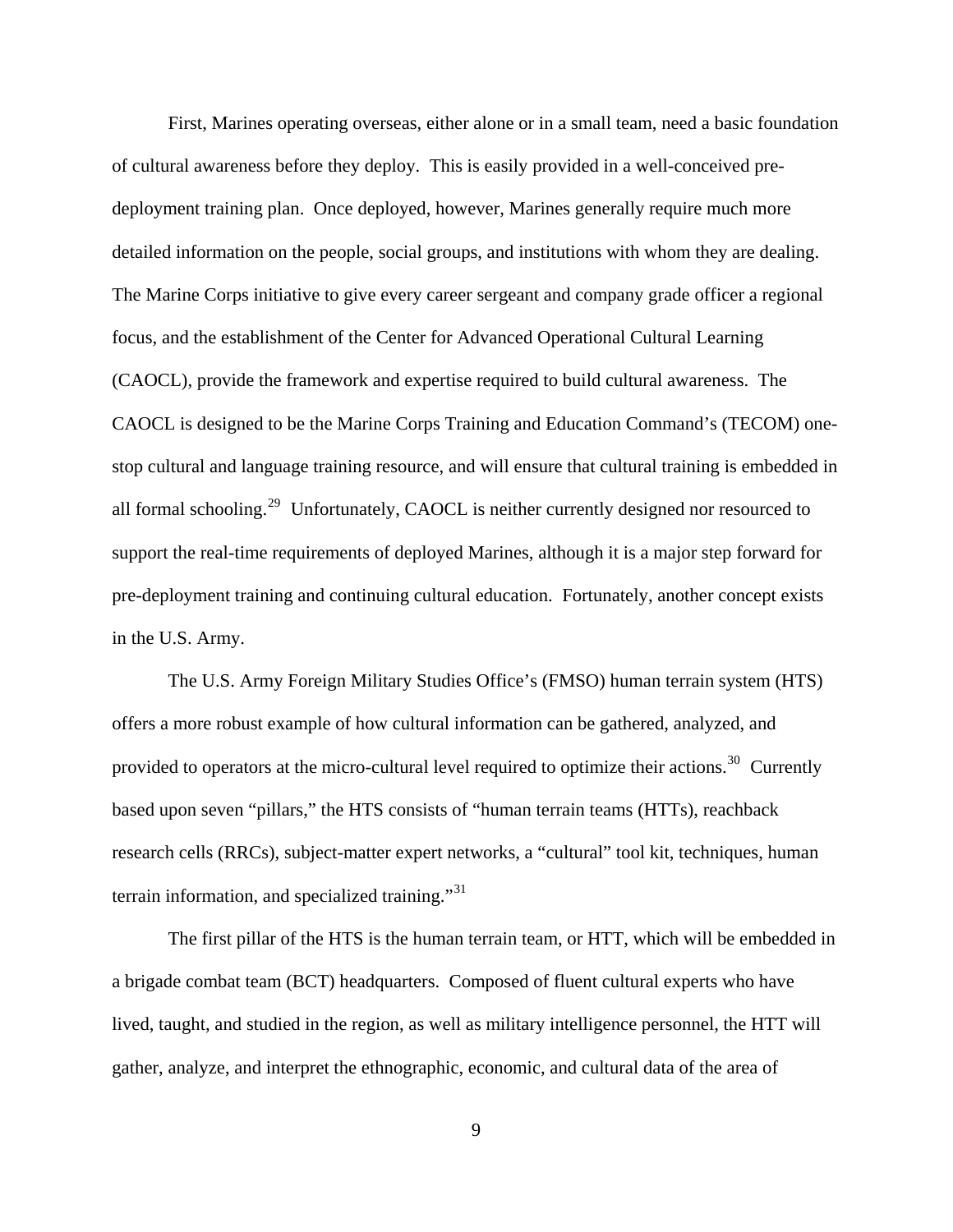operations. The HTT will start building, or build upon, the area of operations' (AO) "ethnographic and sociocultural database" using Mapping Human terrain (map-Ht) software, which can be saved for follow-on unit use or more detailed analysis back in the United States.<sup>[32](#page-35-0)</sup> The second pillar of the HTS is an organization established at the FMSO at Fort Leavenworth called the HTS "reachback research center  $(RRC)$ ."<sup>[33](#page-35-0)</sup> This RRC will provide forward-deployed HTTs with the ability to "reach back" to a larger group of cultural research experts. Those research contacts can either conduct additional analysis themselves or tap into a larger network of researchers. This third pillar of the HTS, the network of subject-matter experts from across the government and academia, will leverage the wide diversity of the American research community to answer specific questions that are beyond the capability of the attached HTT or RRC. Beyond the near-real time capabilities that the HTS offers to deployed commanders conducting real-world operations, the vast cultural data compiled through the HTS can be used to make pre-deployment training and education even more realistic than is possible today. Models and simulations could be tailored to the neighborhood to which a particular platoon is assigned, with rehearsals containing the detail and accuracy required for irregular operations.

While the HTS concept remains in its formative stage, its potential for expeditionary operations and SA/FID is enormous. With an eye towards the future, the DOD must support the HTS concept and expand its capabilities for use in preventative engagements as the U.S. shapes the new security environment. The HTS should be expanded, so that HTTs are not just embedded into BCT-sized units, but Marine Regimental Combat Teams as well, and tasked with gathering ethnographic and sociocultural data throughout all of the likely countries in which U.S. efforts will be made. Considering that most cultural information is commercially available and unclassified, it is possible to begin gathering this information and building regional country and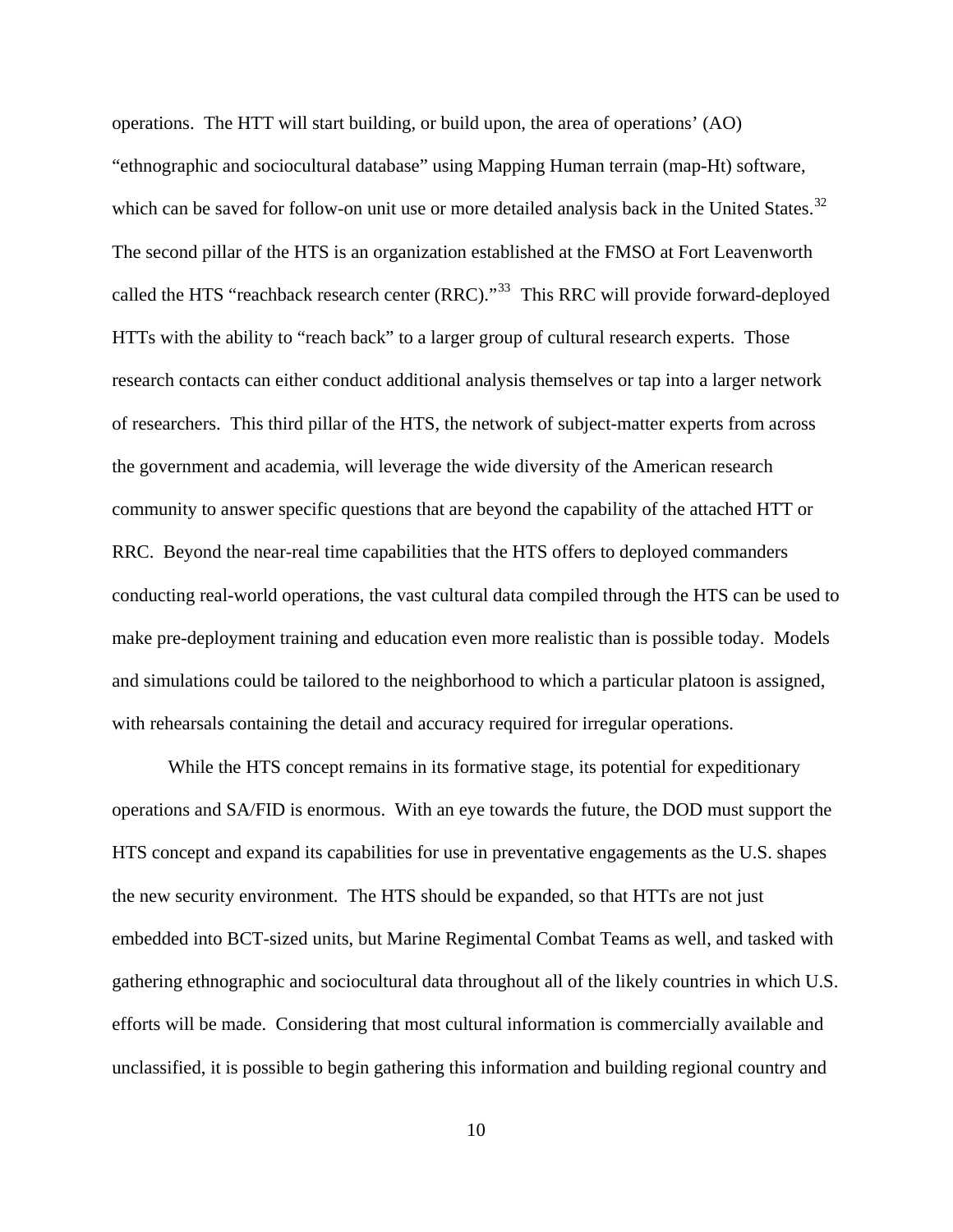local databases using a commonly accepted software program such as map-Ht.<sup>[34](#page-35-0)</sup> These databases should be readily accessible to units and Marines during their pre-deployment training and accessible to deployed Marines using secure voice or internet communications during their deployments.

At its most developed and useful stage, the HTS concept would grow into a National "Cultural" Agency (NCA) that would serve as the human terrain counterpart of the National Geospatial Intelligence Agency (NGA). The NCA would provide relevant and accurate cultural intelligence in support of national security requirements. Providing supporting detachments to the Combatant Commands down to the Joint Task Force level, these NCA detachments would be the first level of cultural expertise accessible to a Marine leader on the ground. Available 24 hours a day, these NCA detachments would expand on the services currently provided by the HTS RRCs by providing real-time access to the agency's database, cultural advisors, and network of subject-matter experts. A website database would offer detailed economic, social, ethnic, and cultural data from hundreds of categories at the local level that could be manipulated, analyzed, and exploited in any number of ways by commanders, unit intelligence officers, or FID team-leaders alike. More detailed and nuanced analysis would be provided by one of the NCA detachment researchers who would provide a real-time expert assessment of the situation and answer questions of immediate importance. With this capability, the Marine small-unit leader or any U.S. Government employee for that matter— would be culturally empowered. No longer would it take years to learn the human terrain of a certain area of operations. With the NCA concept, assistance would just be a phone call or web search away.

Complementing the NCA concept of "operational culture reachback capability," the Marine Corps initiative to require regional expertise for all officers and NCOs would increase the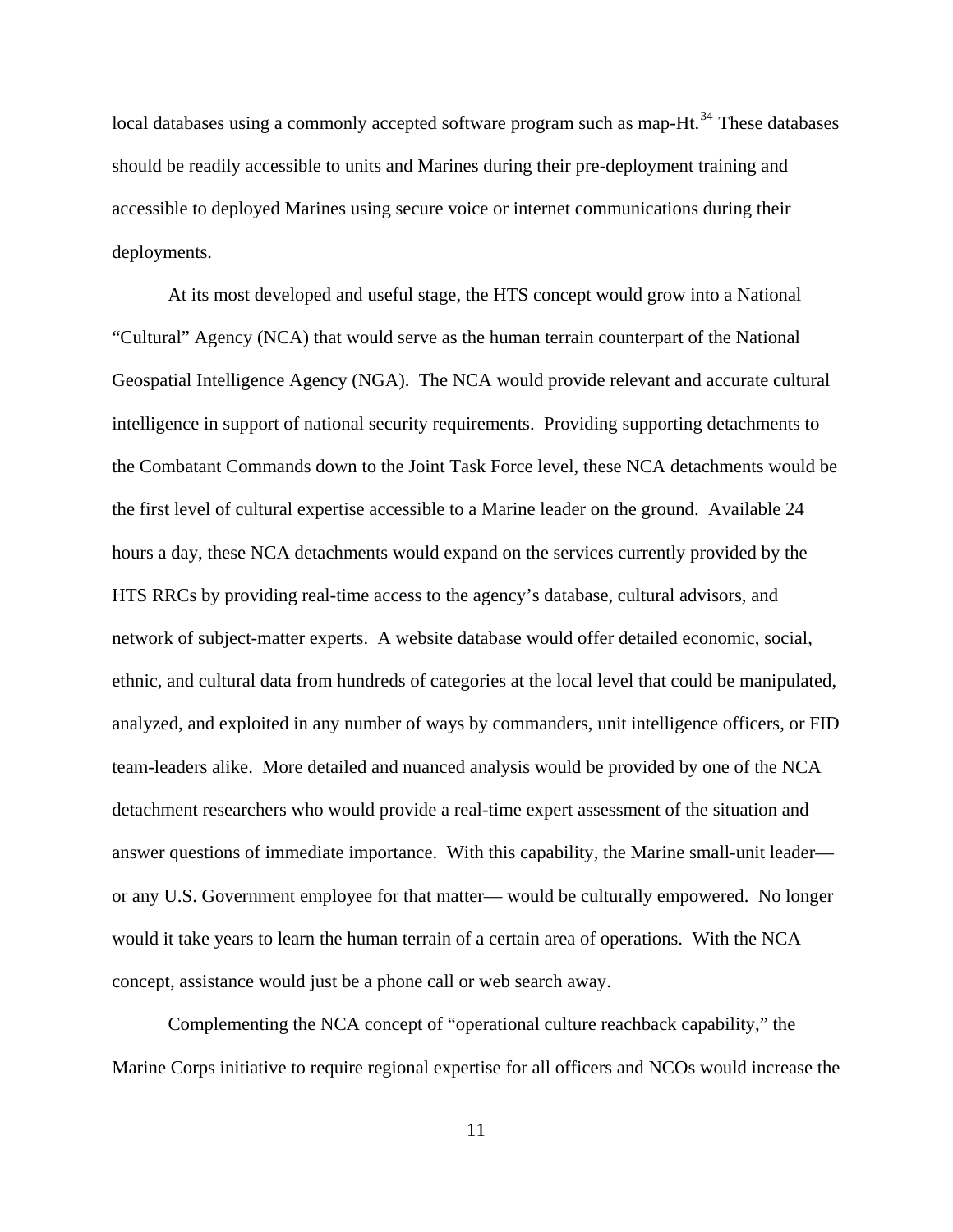overall expertise of its leaders in their assigned area of responsibility. Thus, in order to expose Marine leaders to the non-military aspects of nation building over the course of their careers, the Corps should implement two initiatives: first, expand the number of Marines assigned to the Marine Embassy Security Guard Command and second, revive the "Segundo" assignment of Marines to foreign militaries.<sup>[35](#page-35-0)</sup>

The first initiative deals with the Marine Corps Embassy Security Command (MCESC). Currently, this command trains and assigns Marine security guards to provide internal security at designated U.S. Diplomatic and Consular facilities. Its principal mission is to prevent the compromise of classified information and equipment vital to the national security of the United States at over 130 posts worldwide.<sup>[36](#page-35-0)</sup> Only the most mature and capable Marine noncommissioned officers are selected. Those same Marines are directly exposed to different cultures over their three-year tour of duty. Unfortunately, their experience is often a training opportunity wasted.

 A solution lies in the Marine Corps signing a Memorandum of Understanding with the Department of State to allow MCESC Marines the opportunity to be exposed to other USG activities within the Embassy's Country Team, thus broadening the knowledge of MCESC career enlisted Marines. While the period of this assignment would be for less than one year, it would allow for a seasoned Marine Security Guard to complete his required security assignment and then be assigned to another USG agency, e.g., the United States Agency for International Development (USAID), the Department of Justice or Agriculture. The MCEGC S/NCO could be assigned to work with the host nation's armed forces in a liaison capacity. This assignment would be like the field-grade officer intermediate-level school (ILS) equivalent "Year Out" program concept and would be focused on specific regions of the world that the Marine Corps

12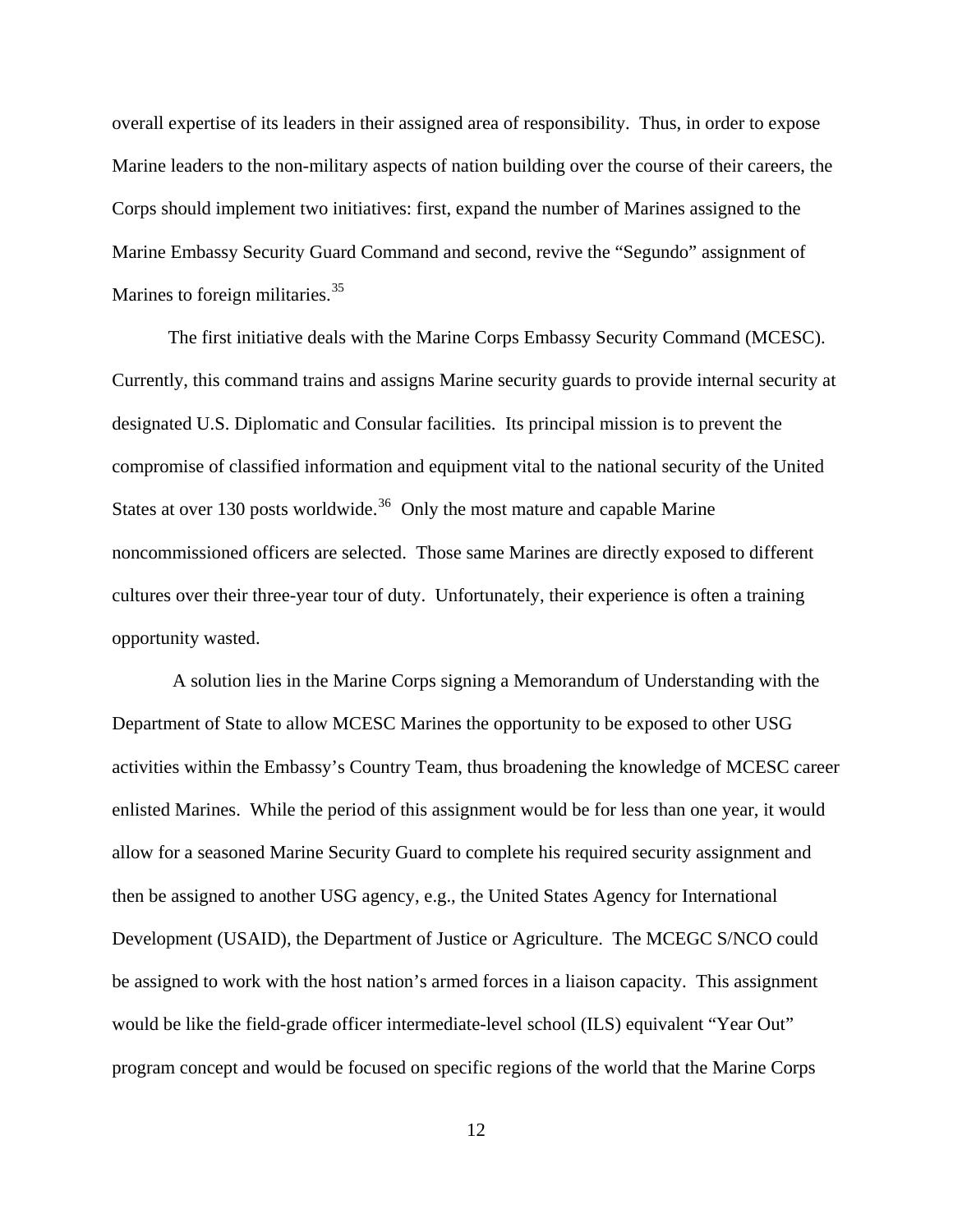Intelligence Agency (MCIA) deems critical. Junior officers would likewise be assigned to work with the Defense Attaché on a temporary basis in order to broaden their exposure to their assigned region of expertise. Marine small-unit leaders would benefit greatly from this expanded exposure to a foreign country's culture and the other aspects of U.S. government activity. In that regard, the Marine Corps must capitalize on its current relationship with the State Department and use it to expand its officers' and NCOs' cultural awareness.

The second program that would pay large dividends in exposing Marine small-unit leaders to foreign cultures and contribute to security cooperation efforts would be to initiate a foreign constabulary support program. This program would augment the efforts of the Security Cooperation Special MAGTFs (SC SPMAGTF) proposed in the Marine Corps Plans, Policy, and Operations (PP&O) Concept Brief, "Send in the Marines: Implementing the Naval Operating Concept (NOC)," to build partner capacity. $37$  By imbedding selected Marines into newly established military and constabulary units, the Corps can grow partner capacity without the large overhead required by permanently committing a SC SPMAGTF in support. These Marines, possibly organized and trained under the supervision of an expanded MCTAG, would serve in a capacity similar to that performed by Marines between the world wars and not unlike the Military Training Team cadres in Iraq and Afghanistan. For example, in the late 1920s, President Adolfo Diaz of Nicaragua requested that his Guardia Nacional be assisted to assume responsibility for maintaining law and order. Major Robert L. Denig, USMC, was commissioned as a Colonel in the *Guardia Nacional de Nicaragua* and commanded the Northern Area of the *Guardia*. [38](#page-35-0) Nicaraguan forces in Major Denig's area consisted of 535 men and 25 officers, the latter of which were mostly Marine NCOs. These constabulary forces operated with their own advisory chain of command but operated independently from the Marine Brigade. A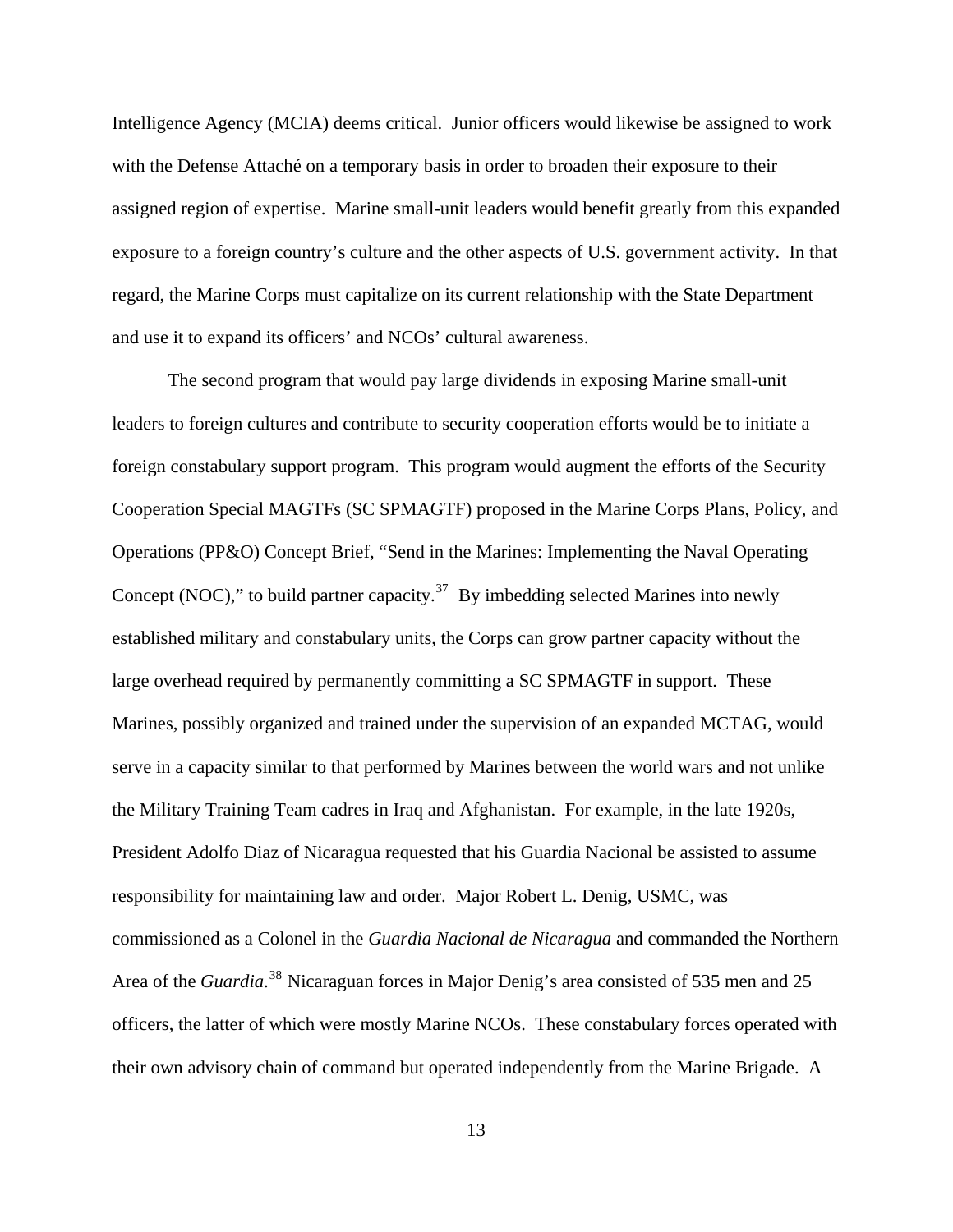decade earlier, in 1915, under Article X of the Haitian-American Treaty, a constabulary was established composed of native Haitians yet organized and officered by American Marines.<sup>[39](#page-35-0)</sup> In 1915, Major Smedley D. Butler, USMC, was commissioned a Major General in the *Gendarmerie d'Haiti* and with a force of 120 Marines led a force of 2,600 Haitians. While the legal and budgetary authority issues would have to be worked out by Congress in concert with the host nation, a constabulary program would be an outstanding way to build partner capacity while concurrently expanding the Marine Corps' cultural awareness and experience base.

#### Language Skill Shortfall

 The second major hurdle for the strategic small-unit leader of the future is a shortfall in relevant language skills. Joint Publication (JP) 3-07.1, *Joint Tactics, Techniques, and Procedures for Foreign Internal Defense (FID)*, describes the importance for "all personnel conducting FID to be able to communicate with host nation personnel in their native language."<sup>[40](#page-35-0)</sup> To any Marine traveling to the Middle East or Asia, this is both obvious and a major obstacle. So, how does the Marine Corps bridge this language gap without sending all of our selected junior officers and noncommissioned officers to the Defense Language Institute (DLI) for 18-months of immersion langua ge training?

A large part of expanding the Marine Corps' general knowledge base in languages is to make a serious investment in language training. In response to the DOD *Language Transformation Roadmap* published in 2005, the Marine Corps has displayed greater interest in developing language skills.<sup>[41](#page-35-0)</sup> But while the self-identification of foreign language speakers and recruiting native speakers are good intermediate goals, the universal access to Rosetta-Stone type software via individual Marine On-line (MOL) accounts would provide Marines with a powerful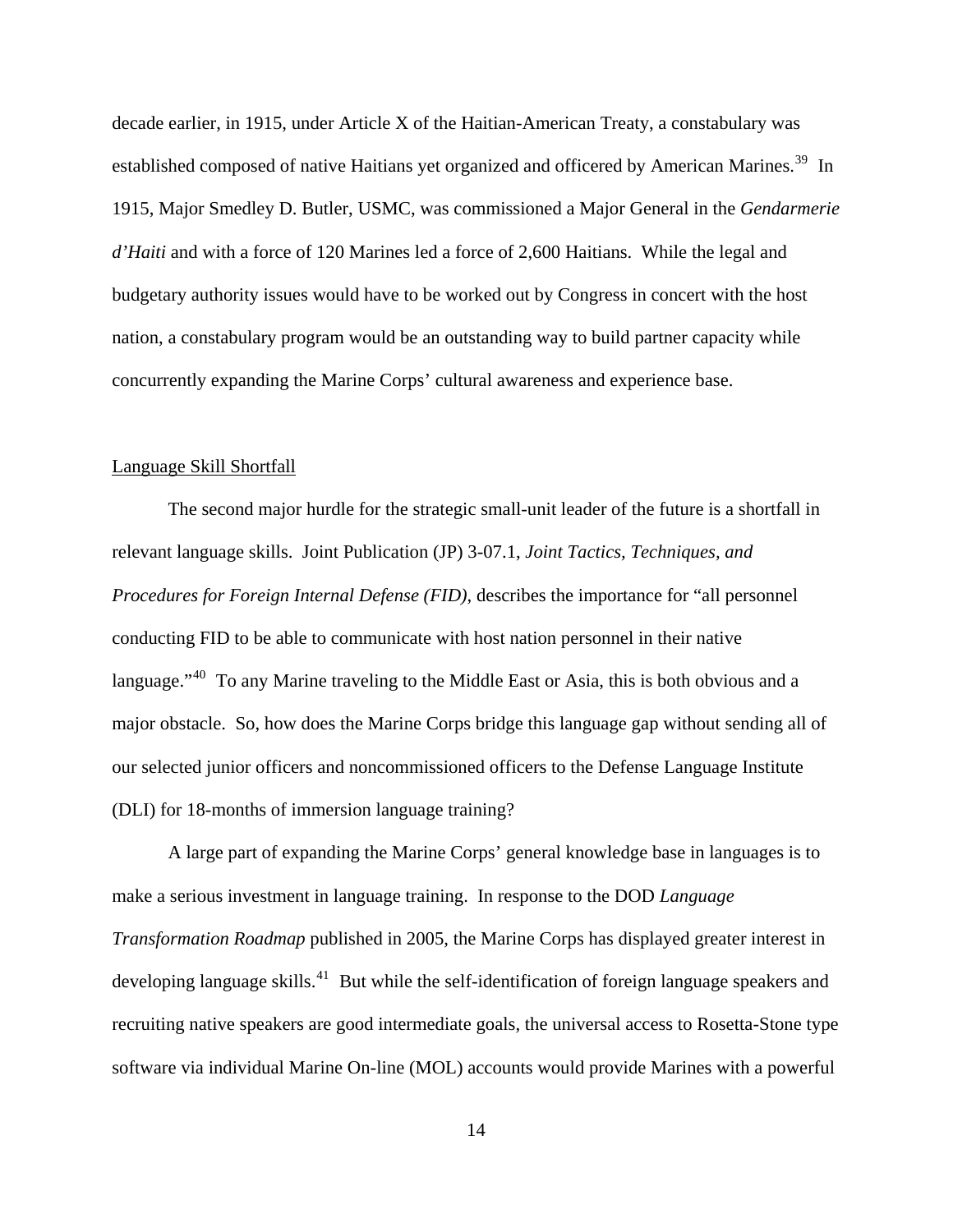language training tool. The Army is already doing this at their Army Knowledge Online elearning website, as is the Air Force and selected members of the Department of Homeland Security.<sup>[42](#page-35-0)</sup> This software can be accessed anywhere, at anytime, and would enable Marines to learn and sustain their language skills. With this software investment and a short predeployment immersion course offered by DLI, a small-unit leader of the future would acquire the basics of his assigned country's language. To execute SA/FID missions, however, that Marine would need more than the basics required to survive. In that regard, future technology may provide a solution to overcome the language barrier.

Currently, most solutions appear to be in the realm of science fiction, such as the "universal translator" of Star Trek fame. Fortunately, current advances in Speech-to-Speech (S2S) translation, which combines automatic speech recognition (ASR), machine translation (MT), and text-to-speech synthesis (TTS) technology, point to the probable development of a lightweight, hands-free, two-way language translation device in the next two decades."<sup>[43](#page-35-0)</sup> Recent testimony to the Senate Armed Services Committee (SASC) by a senior DOD official reinforced the requirement for service members to be able to "communicate with indigenous peoples from diverse cultures…and be able to understand their written and media communications."[44](#page-35-0) With that in mind, the Defense Advanced Research and Technology Agency (DARPA) is funding two promising efforts, the Spoken Language Communication and Translation System for Tactical Use (TRANSTAC) and Global Autonomous Language Exploitation (GALE) programs (see appendix A). The TRANSTAC program is developing a lightweight two-way S2S automatic translation system that can be handheld or integrated into future communications equipment. In the future, TRANSTAC technology will be able to develop an "automatic translator system in a new language within 90 days of receiving a request for that language."<sup>[45](#page-35-0)</sup> The GALE Program is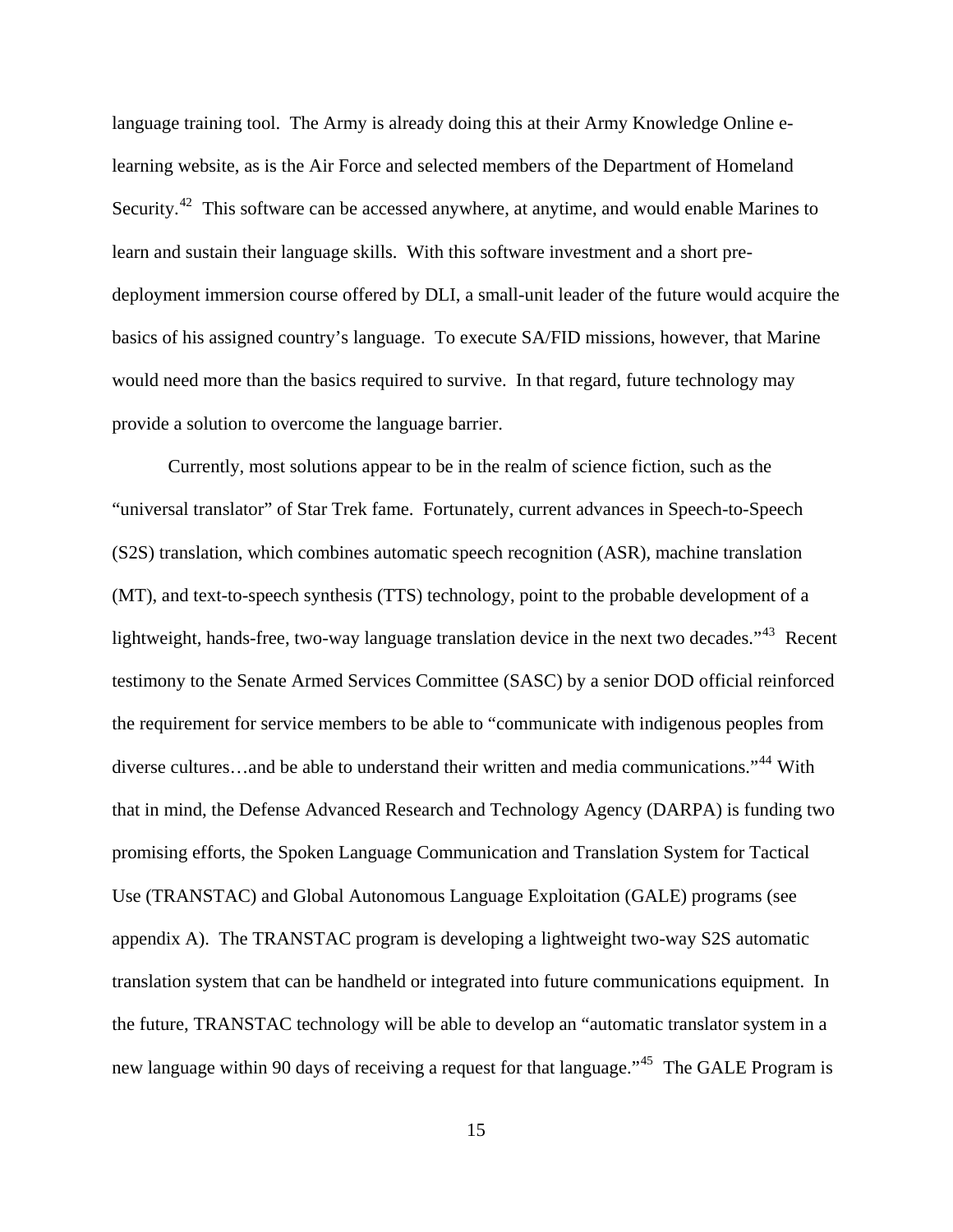designing a system for the mass translation of all-source media into English for use at operational-level headquarters, and will "transcribe, translate and distill pertinent information."[46](#page-35-0) Both programs are challenging commercial and academic research and development sectors to develop S2S and text/media-to text translation capabilities, respectively.<sup>[47](#page-35-0)</sup> The Air Force, Army, and Naval Research Laboratories also have ongoing programs to expand the capability of portable translation systems and language databases.<sup>[48](#page-35-0)</sup>

Today, the biggest challenge standing in front of automated translation developers appears to be computing power and the lack of breadth and depth of digitized, tactically relevant language databases. With continued research and development, technological advances, and the continuation of Moore's Law for computing capacity, it is safe to say that by 2025 some of the language barriers that have divided peoples for millennia may be breached by technology and human ingenuity.<sup>[49](#page-36-0)</sup>

#### FID Training

 Marines who will support theater SA/FID missions will require the specialized training currently available to SF soldiers who conduct these types of operations. This training includes: 1) overall U.S. and Theater goals for FID; 2) area and cultural orientation; 3) language training; 4) standards of conduct; 5) relationship of FID programs to intelligence collection; 6) coordinating relationships with other USG agencies; 6) legal guidelines; 7) rules of engagement; and 8) tactical force protection training.<sup>[50](#page-36-0)</sup> Addressing these FID skills set shortfalls will likely require selected Marines to attend the John F. Kennedy Special Warfare Center and school, the United States Army Security Assistance Training Management Organization (USASATMO), or the Defense Institute of Security Assistance Management (DISAM). While this training would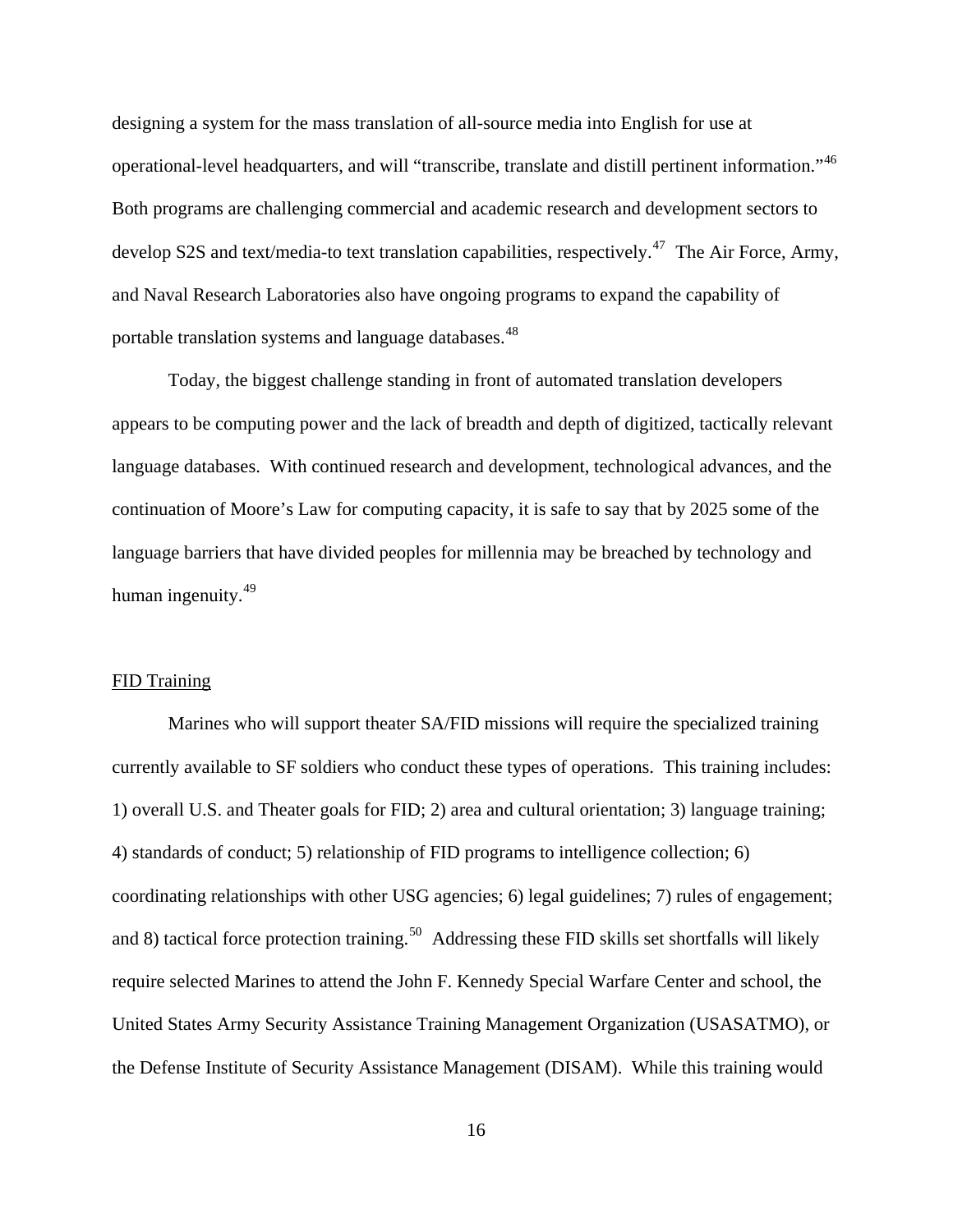be conducted for the individuals selected to reinforce the USSOCOM, JP 3-07.1 also allows for collective training at the unit-level in final preparation for FID mission execution. By 2025, it is safe to say that the MCTAG or MARSOC's Marine Special Operations Advisor Group (MSOAG) will have the capacity to conduct their own training in support of Marine requirements. Another option is for those selected Marines to fall in on Special Forces FID teams for final unit collective training.

#### Legal Authority

 Perhaps the biggest argument against this type of operational distributed operations in FID type missions with Marines is their lack of legal authority to do so. Truly, this is a potential showstopper. Currently, missions conducted under the auspices of the Foreign Assistance Act (FAA) of 1961 and the Arms Export Control Act (AECA) of 1976 are under the "supervision and general direction" of the State Department. As JP 3-07.1 states, USSOCOM "provides SOF in support of the geographic combatant commanders," but adds that "other designated DOD conventional forces may contain and employ organic capabilities to conduct limited FID indirect support, direct support, and combat operations," when permitted by legislative action. Understanding the reluctance to commit U.S. forces into FID combat operations—avoiding combat operations is the focus of security cooperation and engagement—the Marine Corps contribution would continue to fall into the indirect and direct support (not involving combat operations) categories of FID. Since USSOCOM is the only combatant command with congressional authorization to conduct FID, unless Congress rewrites the law, Marines would have to provide a reinforcing capability to the SOF teams who are actively conducting the FID mission. $51$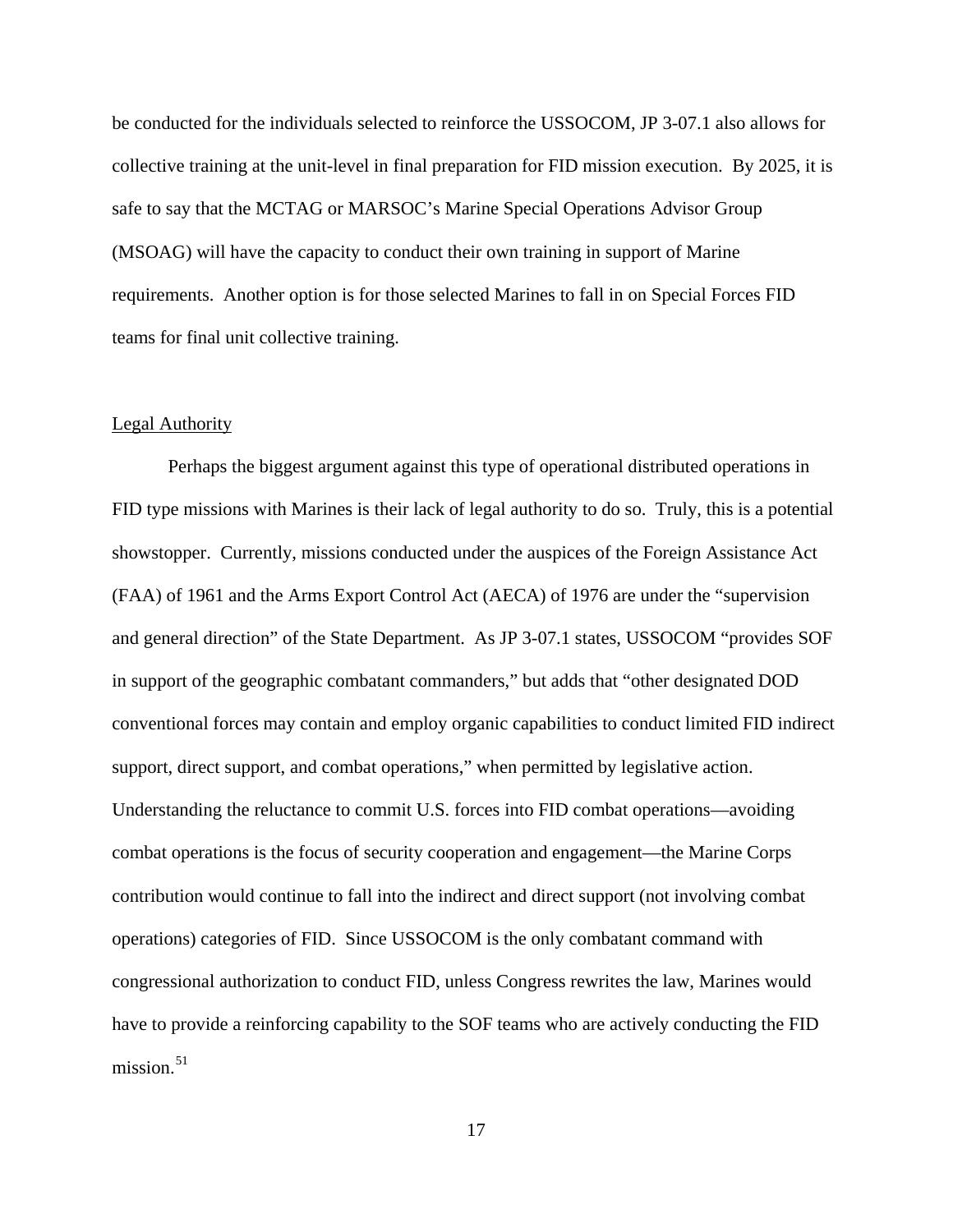Fortunately, DOD Directive 3000.05, *Military Support for Stability, Security, Transition, and Reconstruction (SSTR) Operations*, elevates stability operations to a core competency level.<sup>[52](#page-36-0)</sup> It also tasks the Joint Chiefs and the CDRUSSOCOM with ensuring that their services' "Foreign Area Officer [and] Enlisted Regional Specialist programs develop the quantity and quality" of personnel required to conduct these types of operations.<sup>[53](#page-36-0)</sup> The Marine Corps can and should do more to develop its internal SSTR capacity. Operationalizing its small-unit leaders and reinforcing the USSOCOM would be one way to do so. As evidenced above, conducting SA/FID missions will be well within the capability of selected Marine Corps small-unit leaders by the year 2025.

## Conclusion

Looking to the future, one may ask how the Marine Corps can further grow its own capability to send small groups of Marines in support of theater-level operations designed to grow partner security capacity? What institutional shortfalls exist today that must be overcome with 15-20 years of organizational investment to make this capability a reality? And, in the end, does the Marine Corps gain anything as an organization by adapting to the "changing security environment" beyond providing tailored SC MAGTFs to the combatant commanders?

Answers to the first two questions are directly related. By overcoming some critical institutional shortfalls, the Marine Corps can expand its capability and capacity to provide forward presence, security cooperation, and  $FID$ .<sup>[54](#page-36-0)</sup> The answer to the third question is simply that by adapting its ways and means, the Corps will be much closer to its desired end-state of providing the U.S. with its most responsive and capable combat force.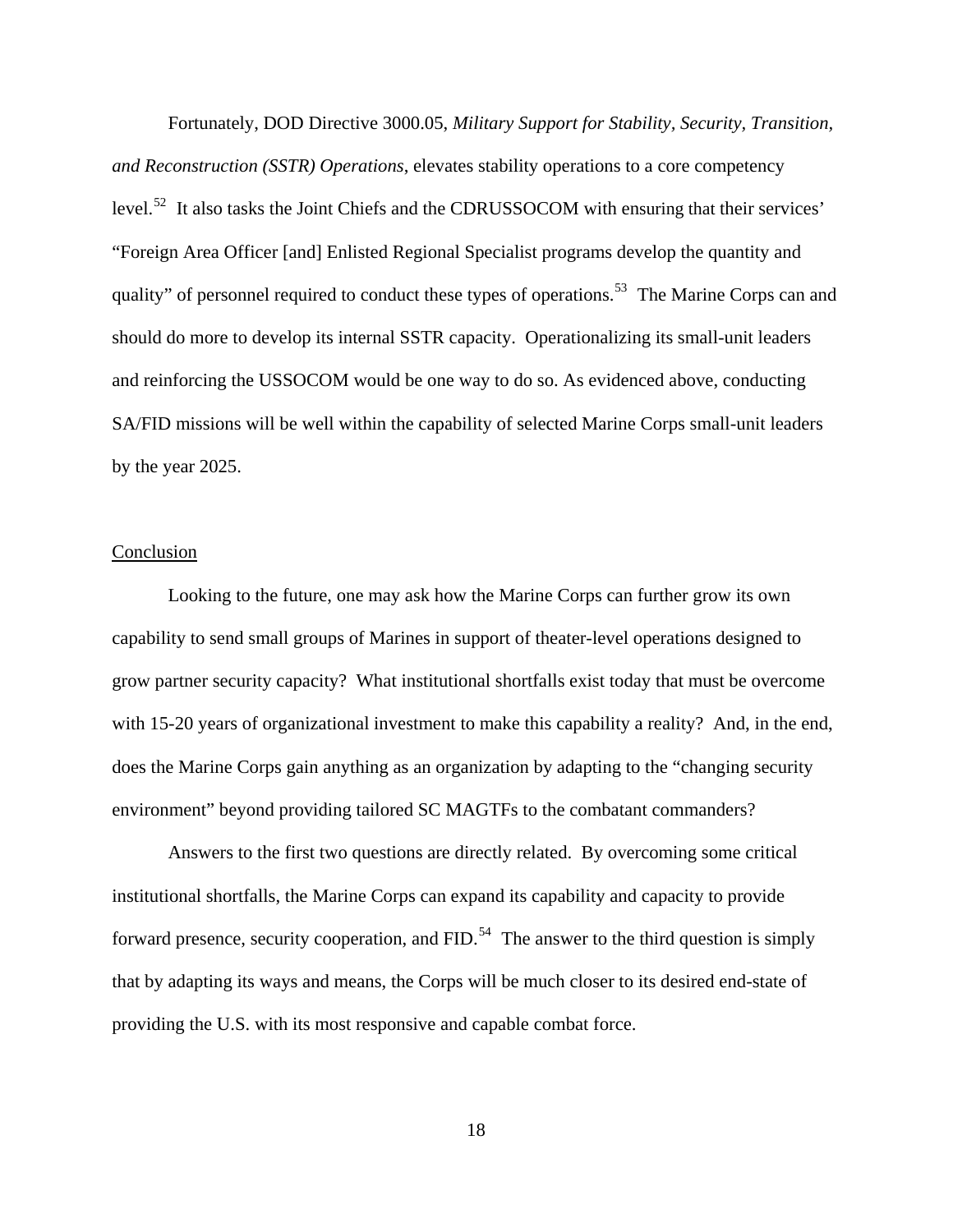The obstacles presented to this plan are considerable. Perhaps the U.S. Army Special Forces community will stake out its ground and in the spirit of "rice bowl" politics say that FID is their mission and theirs alone. Perhaps, the Marine Corps will determine that it cannot be both the Nation's expeditionary force-in-readiness and a force-provider to USSOCOM's expanded SA/FID efforts because it cannot afford to have even more of its small-unit leaders out of its operational units. There is no doubt that inter-Service rivalry and "rice bowl" politics will raise their ugly heads. The question remains, however: what is the Corps doing to win the GWOT and its associated war of ideas? By tasking the Corps with providing a MARSOC component to USSOCOM in 2005, the debate was decided—America needs its Marines to reinforce USSOCOM's efforts because its capacity to perform all of its traditional missions is deficient. It is time for the Corps to take the initiative as an institution and address this strategic deficiency. The Corps needs to invest in its small-unit leaders—to make up for its institutional deficiencies in cultural awareness, language fluency, FID training, established relationships, and execution authority— and prepare them to operate effectively at the theater-level.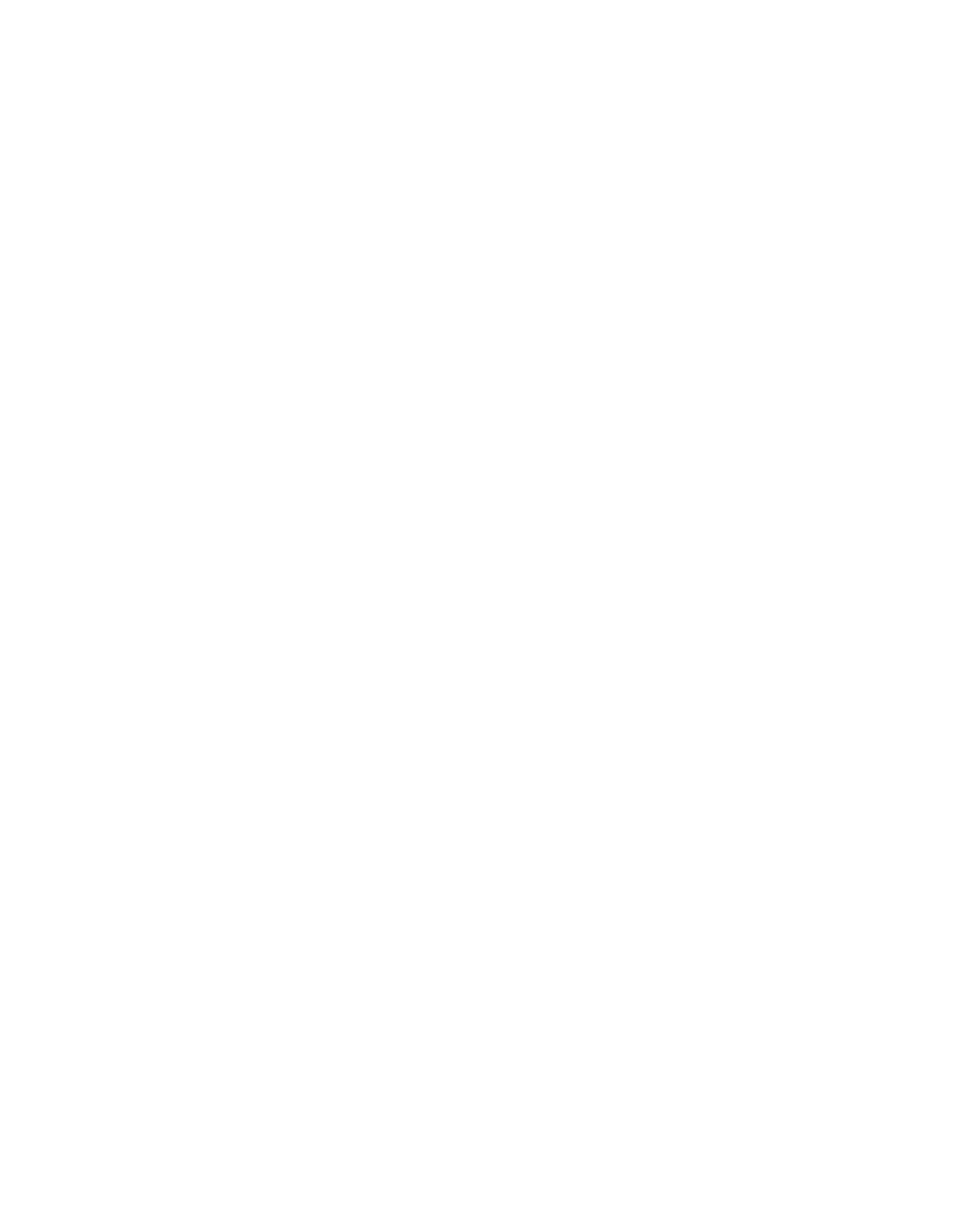# Appendix A: Promising Initiatives

1. DARPA TRANSTAC. The goal of the DARPA Translation System for Tactical Use (TRANSTAC) program is to rapidly develop and field free-form two-way translation systems that enable speakers of different languages to communicate tactical situations. Two examples of DARPA's current Speech to Speech (S2S) Translation technology are: the Panasonic Toughbook and the Voxtec Phraselator P2, both of which operate with IBM handheld MASTOR Software. Both systems are designed to enable free-form, two-way, and speaker independent speech translation technology to users.<sup>[55](#page-36-0)</sup>



2. DARPA GALE. The goal of this program is to develop and apply computer software technologies to translate, analyze, and interpret huge volumes of media-released speech and text in several languages, thus "eliminating" the need for linguists and analysts. GALE is designed to automatically provide relevant, concise, actionable information to military commanders and personnel in a timely manner. While this technology will not be man-portable, due to the size of the hardware required, and has not yet reached its 95% accuracy program goal, a field operator with reachback capability will be able to receive timely, relevant information and analysis from his HTS Reachback Research Center (HTS RRC).<sup>[56](#page-36-0)</sup>

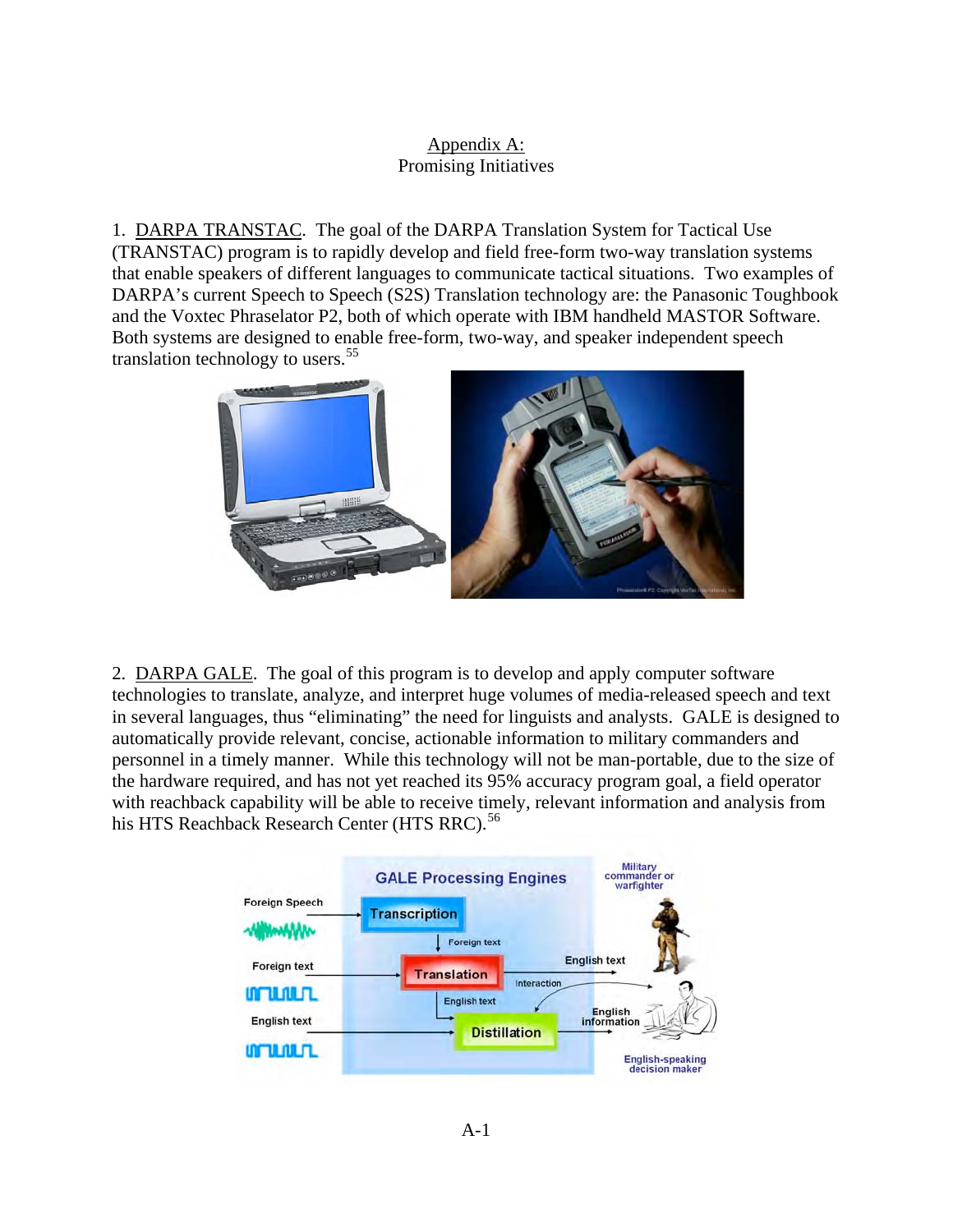3. Hands-free, Eyes-free Integrated Headsets. The objective of the Integrated Wave Technologies, Inc., MilTrans™ Headset Integrated Translator effort is to develop, test and deploy a miniature, eyes-free/hands-free speech-driven system capable of supporting one-way and limited two-way communication for military personnel in combat environments.<sup>[57](#page-36-0)</sup> When one projects this type of integrated technology almost two decades into the future, it is not unreasonable to predict a S2S translation system that is completely and unobtrusively integrated into the operator's communications system. The S2S translation technology would either sense or be manually activated to begin its translation. The IWT- VRT Headset with Phased Array System and Speakers is shown below.





ARM 9 Processor, heart of new integrated translator circuitry, mounted in headset form factor.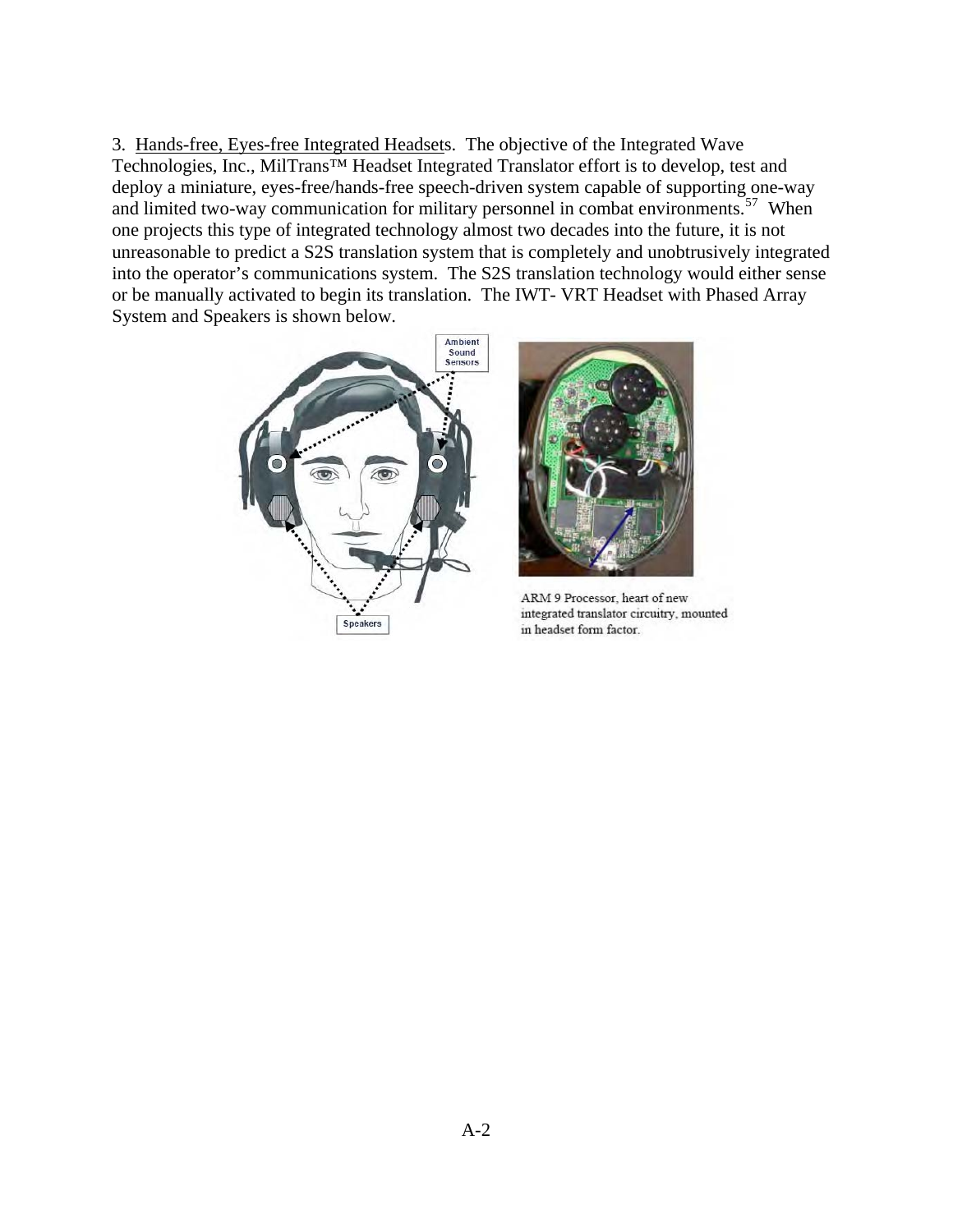## Bibliography

- Booth, Wayne C. and Gregory G. Colomb and Joseph M. Willliams. *The Craft of Research*. Chicago: The University of Chicago Press, 2003.
- Brainard, Leal, et al. *Security By Other Means: Foreign Assistance, Global Poverty, and American Leadership.* Washington, D.C.: Brookings Institution Press, 2007.
- Brinton, Crane. *The Anatomy of Revolution*. Rev. ed. New York: Random House Vintage Books, 1965.
- Bush, George W. *The National Security Strategy of the United States of America*. Washington, D.C.: The White House, 2006.
- Carlisle, David P. "Garde d'Haiti." *Marine Corps Gazette*, February 1936.
- Clausewitz, Carl. *On War*. Edited by Michael Howard and Peter Paret. Princeton: Princeton University Press, 1976.
- Conway, James T., Gary Roughead, and Thad W. Allen. *A Cooperative Strategy for 21st Century Seapower*. Washington D.C.: GPO, 2007.
- Denig, Robert L. *Diary of a Guardia Officer*. Washington, D.C.: U.S. Marine Corps History and Museum Division, 1937.
- Gray, Colin S. *Another Bloody Century: Future Warfare*. London: Weidenfeld & Nicolson, 2005.
- Hacker, Diana. *A Writer's Reference*, 4<sup>th</sup> ed. Boston, MA: Bedford/St. Martin's, 1998.
- Hagee, Michael W, and Michael G. Mullen. *Naval Operations Concept*. Washington D.C.: GPO, 2006.
- Huntington, Samuel. *The Soldier and the State*. Cambridge: The Belknap Press of the Harvard University Press, 1957.
- Janowitz, Morris. *The Military in the Political Development of New Nations: An Essay in Comparative Analysis*. Chicago: The University of Chicago Press, 1964.
- Joint Publication 3-07.1. *Joint Tactics, Techniques, and Procedures for Foreign Internal Defense (FID)*. Washington, D.C.: GPO, 2004.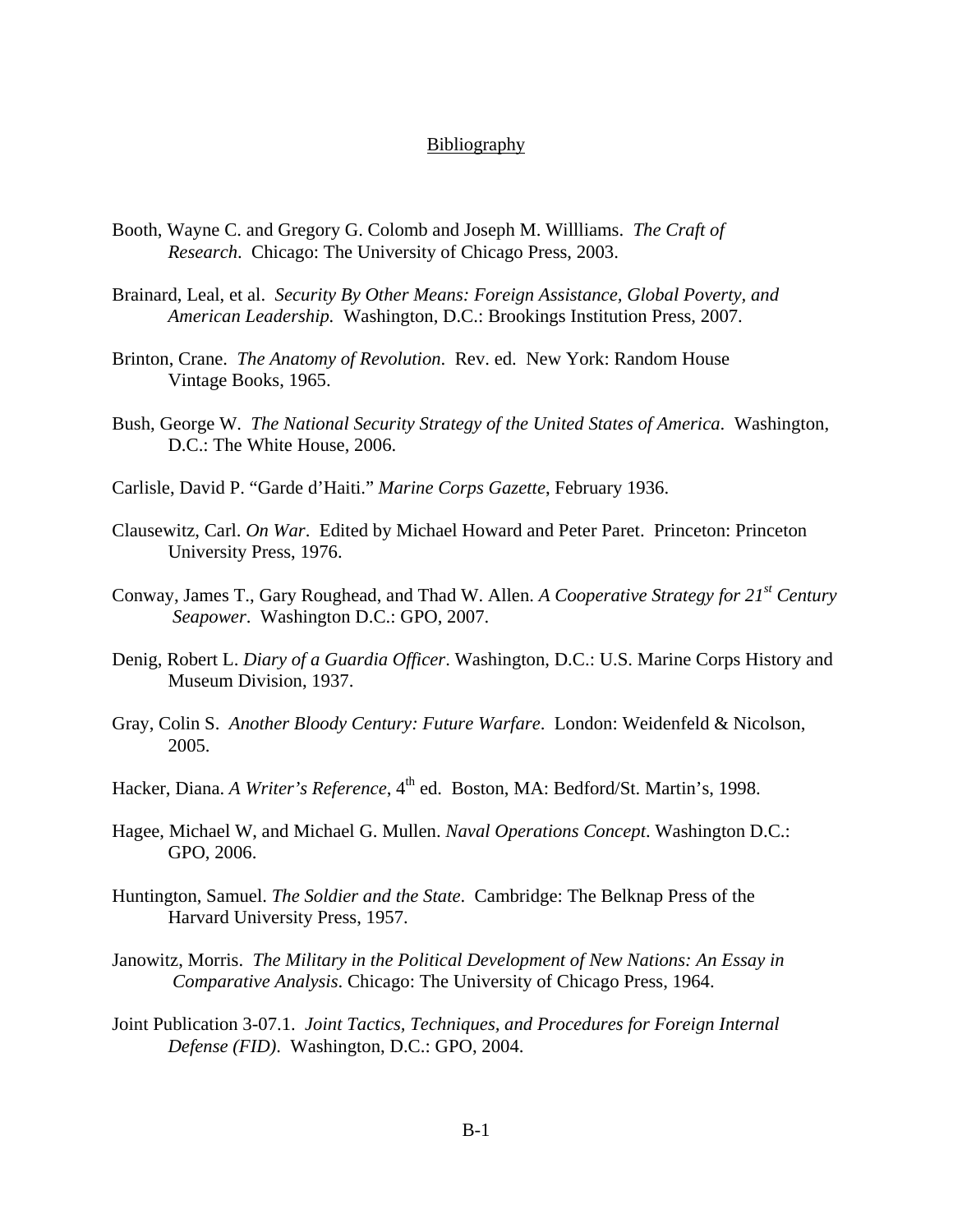- Johnson, Wray. *Vietnam and American Doctrine for Small Wars*. Bangkok, Thailand: White Lotus Press, 2001.
- Kilcullen, David J. "Countering Global Insurgency." *Journal of Strategic Studies 28*, no. 4. London: Routledge, August 2005.
- Kipp, Jacob et al. "The Human Terrain System: A CORDS for the 21<sup>st</sup> Century." *Military Review*, September-October 2006: 8-15.
- Krulak, Charles C. "The Strategic Corporal: Leadership in the Three Block War." *Marines Magazine*, January 1999.
- Mattis, James N. "The Professional Edge." *Marine Corps Gazette*. February 2004.
- McCracklin, James H. *Guarde d'Haiti*. Annapolis: U.S. Naval Institute, 1956.
- McFate, Montgomery. "Anthropology and Counterinsurgency: The Strange Story of their Curious Relationship." *Military Review* (March-April 2005): 29-34.
- Peters, Ralph. *Beyond Baghdad: Postmodern War and Peace*. Mechanicsburg, PA: Stackpole Books, 2003.
- Rumsfeld, Donald H. *The National Defense Strategy of the United States of America*. Washington, D.C.: Department of Defense, March 1, 2005.
- U.S. Department of Defense. *Quadrennial Defense Review Report*. Washington, D.C.: GPO, 2006.
- - -. Department of Defense Directive (DODD) 3000.05, *Military Support for Stability, Security, Transition, and Reconstruction (SSTR) Operations*. Washington, D.C.: GPO, 28 November 2005.
- U.S. Marine Corps. *Marine Corps Operating Concepts for a Changing Security Environment*. Quantico, VA: Marine Corps Combat Development Command, 2006.
- Sepp, Kalev I. "Best Practices in Counterinsurgency." *Military Review*. Fort Leavenworth, KS: U.S. Army Combined Arms Center, May-June 2005.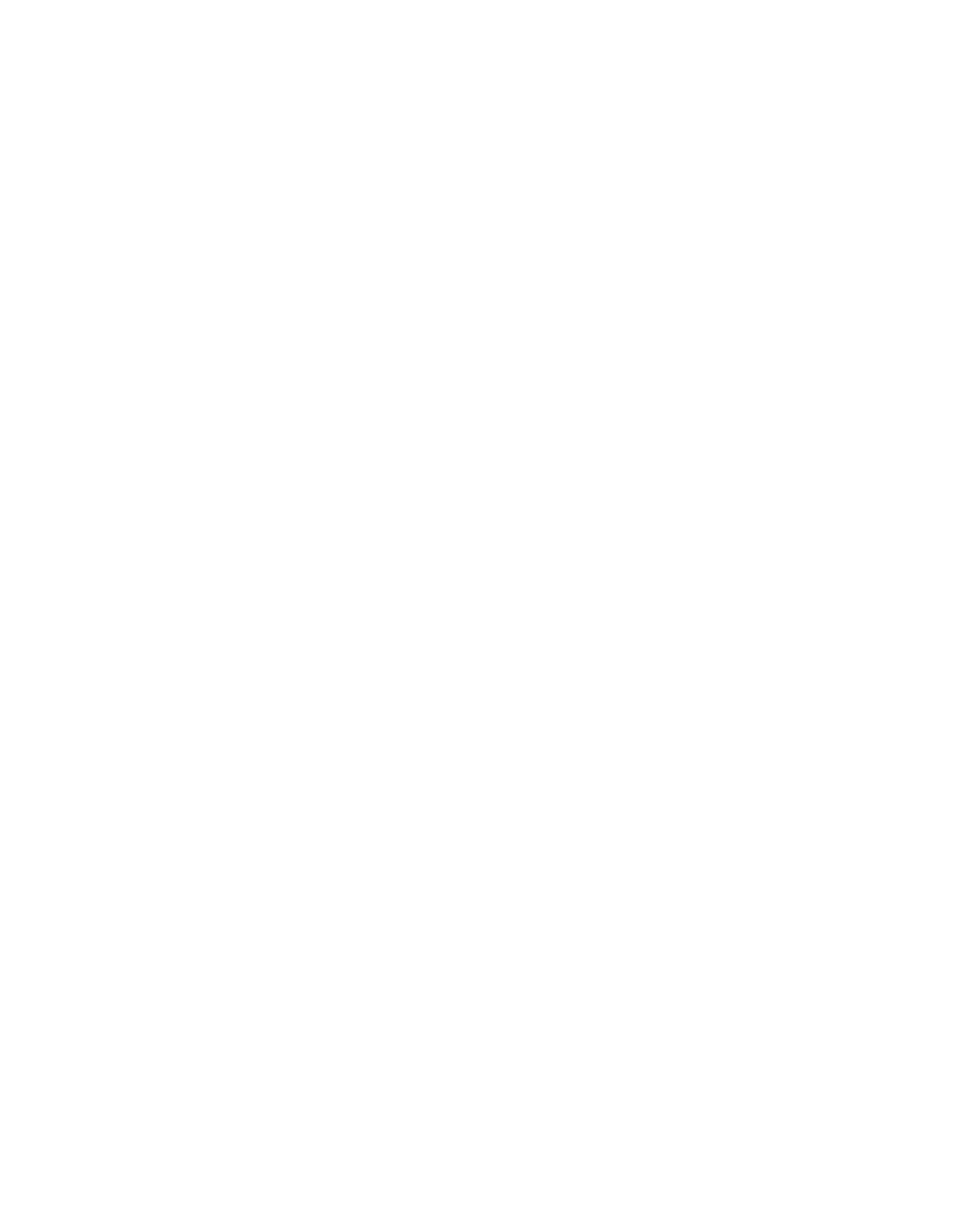### **Notes**

<sup>5</sup> Kilcullen, David, "Countering Global Insurgency," *Journal of Strategic Studies 28*, no. 4 (London: Routledge, August 2005), pp. 597-617.

6 George W. Bush, *The National Security Strategy of the United States of America* (Washington D.C.: The White House, March 2006), 1. Hereafter referred to as the NSS.

 $<sup>7</sup>$  Ibid, 1.</sup>

<span id="page-34-2"></span><span id="page-34-1"></span> $\overline{a}$ 

 $8$  NDS, 5.

<sup>9</sup> Pre-Decisional Draft Working Papers, "Long War Concept: The Marine Corps Vision for Strategic Force Employment in Support of the Steady State Security Posture," Plans, Policy, and Operations (PP&O), Headquarters, U.S. Marine Corps, 3 October 2007.

 $10$  NDS, 9.

<sup>11</sup> U.S. Marine Corps, *Marine Corps Operating Concepts for a Changing Security Environment*, (Quantico, VA: Marine Corps Combat Development Command, 2006), 6-7. Phase Zero and Phase One refer to the Secretary of Defenses' November 2004 joint campaign planning construct that established Phase 0 (Zero) and 1 (One) as Shape the Environment and Deter the Enemy, respectively. Both phases are designed to assure friends and allies, deter<br>adversaries prior to the commencement of hostilities. Hereafter referred to as the MCOCCSE.

<sup>12</sup> JP 1-02 defines Security Assistance and Foreign Internal Defense programs as follows: 1) *Security Assistance*, also called SA, is the group of programs authorized by the Foreign Assistance Act of 1961, as amended, and the Arms Export Control Act of 1976, as amended, or other related statutes by which the United States provides defense articles, military training, and other defense related services, by grant, loan, credit, or cash sales in furtherance of national policies and objectives; 2) *Foreign Internal Defense*, also called FID, is participation by civilian and military agencies of a government in any of the action programs taken by another government or other designated organization to free and protect its society from subversion, lawlessness, and insurgency.

<sup>13</sup> U.S. Department of Defense, "Marine Corps to Join Special Operations Command"  $\langle$ www.defenselink.mil/news/newsarticle.aspx?id=18412> (1 November 2005)

<sup>14</sup> Joint Publication 3-07.1, *Joint Tactics, Techniques, and Procedures for Foreign Internal Defense (FID)* (Washington, D.C.: GPO, 2004), V-4.

<sup>15</sup> Charles C. Krulak, "The Three Block War: Fighting In Urban Areas," speech presented at the National Press Club, Washington, D.C., 10 October 1997.

16 General Charles C. Krulak, "The Strategic Corporal: Leadership in the Three Block War," *Marines Magazine,* January 1999.

17 James T. Conway, Gary Roughead, and Thad W. Allen, *A Cooperative Strategy for 21st Century Seapower*, 17 October 2007, accessed on-line at < <http://www.navy.mil/maritime/MaritimeStrategy.pdf>> (11 December 2007); General Conway's intent to get back to the Corps' amphibious roots is also outlined in his Commandant's Planning Guidance, accessed online at: [<http://www.usmc.mil/marinelink/mcn2000.nsf/34CMCGuidance.pdf >](http://www.usmc.mil/marinelink/mcn2000.nsf/34CMCGuidance.pdf). 18 MCOCCSE, 13.

 $19$  Ibid, iv-v. The MCOCCSE lists its five "transforming concepts" as: Marines, Distributed Operations, International Presence, Adapting and Shaping, and Sea-basing.

 $20$  Speech given by General James T. Conway to the October 2007 Commanders Course, at MCB Quantico, discussing the current challenges of recruiting and his desire to maintain quality standards for the short and longterm health of the Corps.

21 Christian F. Wortman, "Operationalize Distributed Operations," *Marine Corps Gazette*, Vol. 91, no. 11 (November 2007), 82-4.

 $22$  MCOCCSE, iv.

<span id="page-34-0"></span><sup>&</sup>lt;sup>1</sup> Colin S. Gray, *Another Bloody Century: Future Warfare* (London: Weidenfeld & Nicholson, 2005), 29.<br><sup>2</sup> Plate, *The Quatations Base, chttp://www.guatationanege.com/guata/2000, html: (8, April 2009).* 

<sup>&</sup>lt;sup>2</sup> Plato, *The Quotations Page*,  $\langle \text{http://www.quotationspage.com/quote/39891.html} \rangle$  (8 April 2008).

Lael Brainard, *Security by Other Means: Foreign Assistance, Global Poverty, and American Leadership*, (Washington, D.C.: Brookings Institution Press, 2007). 2.

Donald H. Rumsfeld, *The National Defense Strategy of the United States of America* (Washington, D.C.: Department of Defense, March 1, 2005), 2-4. The term "hybrid war" describes the hybrid, or crossbreed, nature of many of the conflicts America finds itself confronting in the  $21<sup>st</sup>$  century. Most conflicts cannot be neatly categorized into traditional, irregular, or disruptive forms of warfare, but are an amalgam of more than one. The National Defense Strategy will hereafter be referred to as the NDS. 5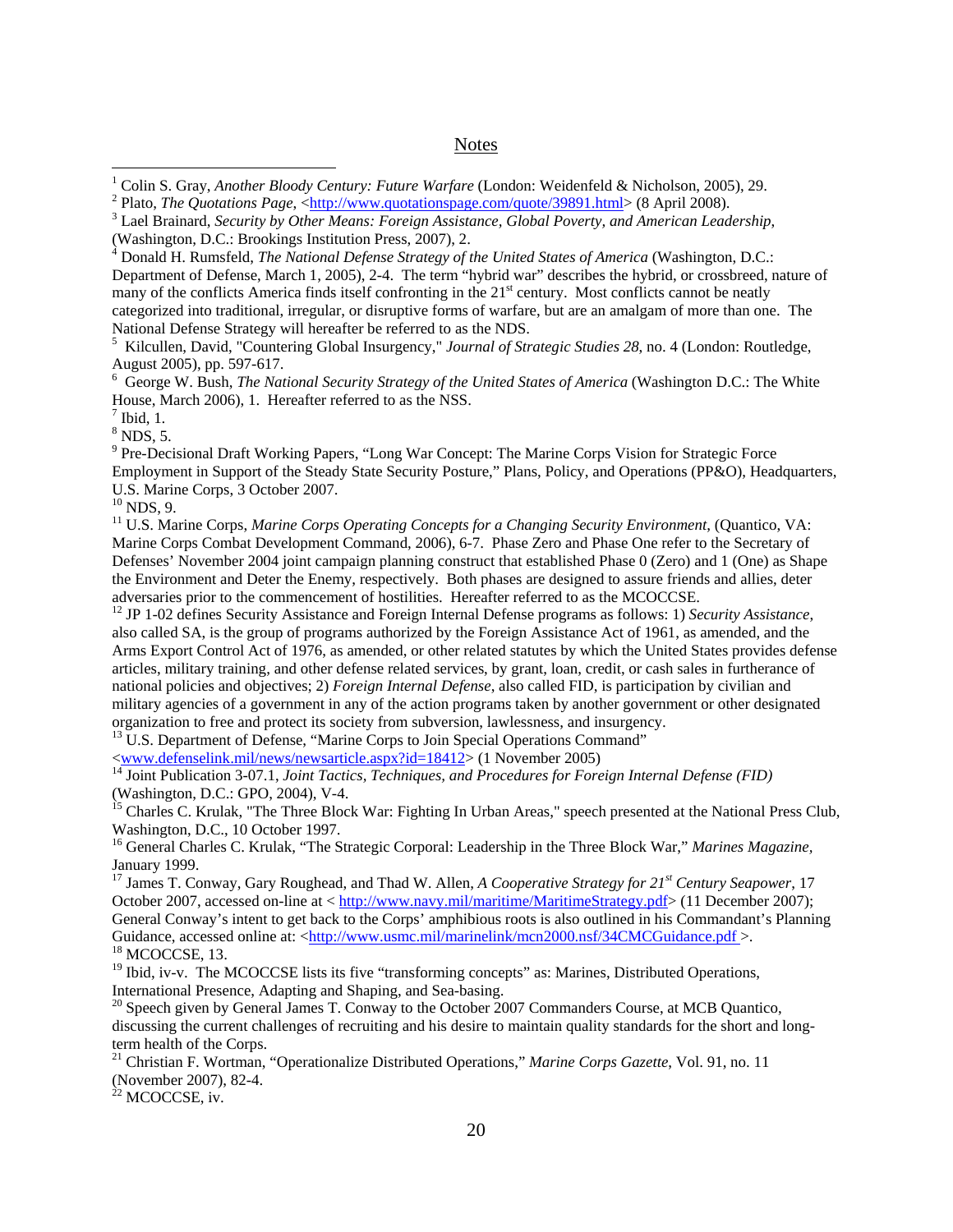<sup>26</sup> The Marines of the 1920s and 1930s, who operated in the Caribbean and Central America, were very much aware of the need for cultural and anthropological awareness. And while many lessons learned were captured in the 1940 *Small Wars Manual*, the American involvement in World War II, starting in 1941, caused the neglect of this institutional experience for 50 years.

 $^{27}$  Arthur Cebrowski, quoted in McFate's article "Anthroplogy and Counterinsurgency," 24.

<sup>28</sup> Ibid, 36-7. There is a great debate amongst anthropologists today about the role of their discipline in support of military operations. Once known as the "handmaiden of colonialism," anthropology has been used unethically according to some of its students to manipulate and exploit those cultures which its has studied. The debate continues today.<br><sup>29</sup> J. Agg, "Cultural learning center to open in May," *Marine Corps News*, 27 April 2005.

<sup>30</sup> Jacob Kipp et al, "The Human Terrain System: A CORDS for the 21<sup>st</sup> Century," *Military Review*, Sept-Oct 2006. <sup>31</sup> Ibid. 4.

 $32$  Ibid, 4.

 $33$  Ibid, 5.

 $34$  Ibid, 5.

<sup>35</sup> The "Segundo" concept was a 1920s and 1930s program in which Marine junior officers and non-commissioned officers were commissioned in the ranks of the foreign military or paramilitary organizations for the purposes of advising and leading those respective units during the execution of their security operations.

 $36$  Formerly known as the Marine Security Guard Battalion, the Marine Embassy Security Guard Command is responsible for the training, assignments, administration, logistical support, and discipline of Marine Embassy Security Guards. Accessed online at <[https://www.msgbn.usmc.mil/?pg=company/pub/about/abtMission.htm](https://www.msgbn.usmc.mil/?pg=company/pub/about/abtMission.htm.)>, 7 December 2007.

 $37$  This unclassified brief recommends an implementation strategy for the 2006 Naval Operating Concept (NOC) consisting of an institutional focus on preventative engagement by regionally focused Security Cooperation Special Purpose Marine Air Ground Task Forces (SPMAGTFs).

<sup>38</sup> Robert L. Denig, "Diary of a Guardia Officer," USMC History and Museum Division (Washington, D.C.: Government Printing Office, 1937), Introduction.

<sup>39</sup> James H. McCrocklin, *Guarde D'Haiti* (Annapolis, MD: U.S. Naval Institute, 1956), 55. <sup>40</sup> JP 3-07.1, IV-2.

41 Donald Rumsfeld, *DOD Language Transformation Roadmap* (Washington D.C.: Department of Defense, January 2005), 1-2, accessed online at  $\langle$ <u>www.defense.gov/news/Mar2005/d20050330roadmap.pdf</u>>.<br><sup>42</sup> From the Rosetta Stone, Inc., website and based on the author's experience at the Marine Corps Command and

Staff College watching his Army counterparts access their Army Knowledge On-line (AKO) accounts for language training.

<sup>43</sup> The specific software technologies discussed here are quoted from the SRI International website, "IraqComm: Speech to Speech Translation System,"as an example of the type of systems currently under development, on-line at <sup>[4](http://www.iraqcomm.com/home.htm)4</sup> Dr. Andre Van Tilborg, Deputy Under Secretary of Defense (Science and Technology). Testimony before the

Subcommittee on Emerging Threats and Capabilities of the Senate Armed Services Committee, April 25, 2007, 2. 45 Science Blog, "Evaluations aim to advance translation technology," 23 July 2007.

Attp://www.scienceblog.com/cms/node/13759/print> (13 October 2007).<br>
<sup>4[6](http://www.scienceblog.com/cms/node/13759/print)</sup> Cheryl Gerber, "Found in Translation," *Military Information Technology Online Edition*, 13 March 2006,<br>

Attp://www.military-information-technology

 $^{47}$  $^{47}$  $^{47}$  Information-gathered by the author in discussions with Dr. Mari Maeda, Program Manager (PM) for the Defense Advanced Research Program Agency (DARPA) TRANSTAC program, and Marine Corps Major Samuel K. Lee, C4 Project Officer, Marine Corps Warfighting Laboratory (MCWL), on 15 November 2007, and summarized in Major Lee's MCWL Presentation "Machine Translation: Technology Overview," dated 16 November 2007. 48 Tilborg, 4.

<span id="page-35-0"></span><sup>&</sup>lt;sup>23</sup> U.S. Marine Corps Special Operations Command, "Recruiting, Screening, Assessment, and Selection MOS Requirements," <[http://www.marsoc.usmc.mil/recruiting/mos\\_requirements.asp](http://www.marsoc.usmc.mil/recruiting/mos_requirements.asp)> (25 November 2007). <sup>24</sup> JP 3-07.1, IV-2.

<sup>&</sup>lt;sup>25</sup> Montgomery McFate, "Anthropology and Counterinsurgency: The Strange Story of their Curious Relationship,"<br>*Military Review* (March-April 2005): 29-34.